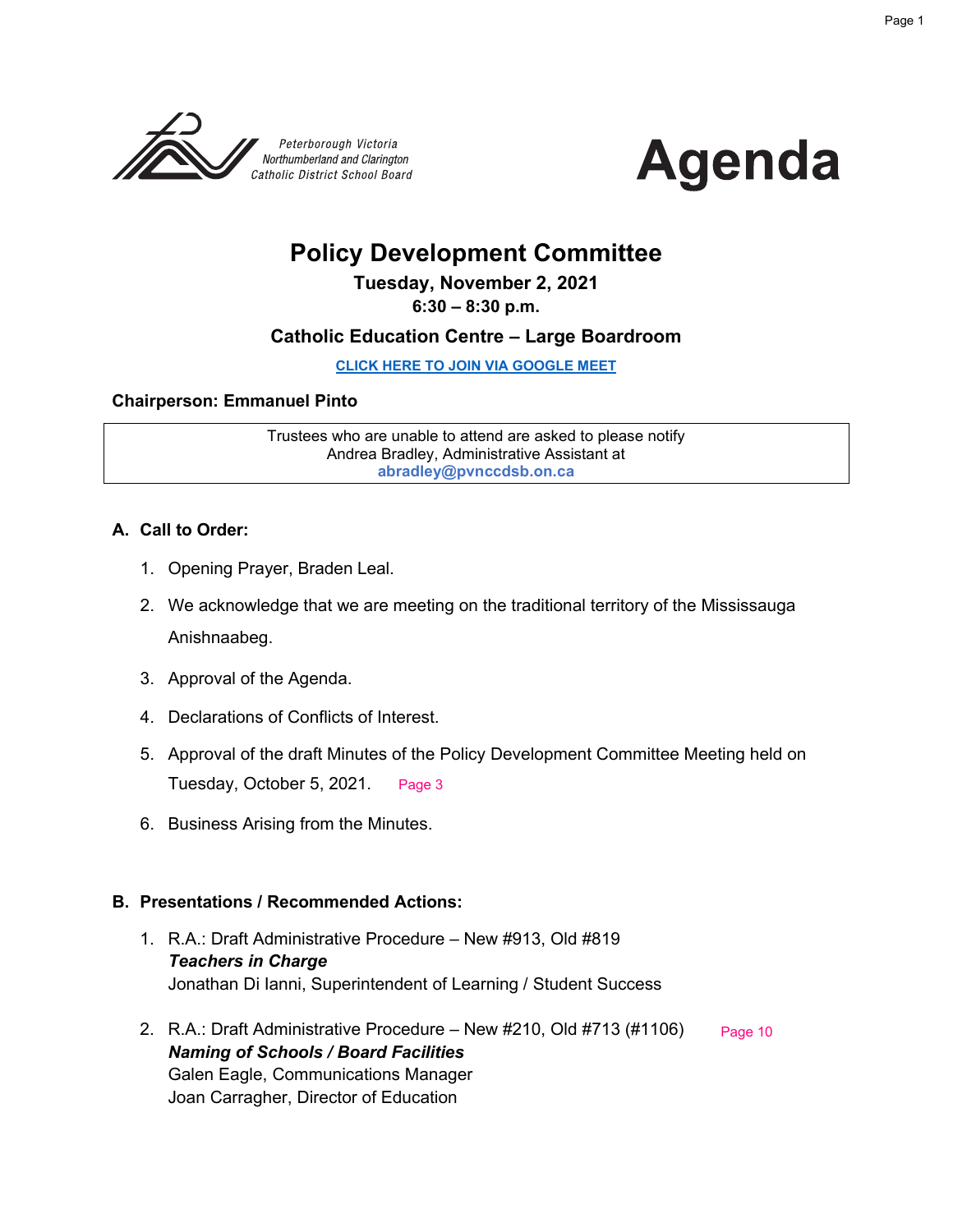- 3. R.A.: Draft Administrative Procedure New #604, Old #107 (#604) and #108 (#605) [Page 17](#page-16-0) *School Site Selection* Isabel Grace, Superintendent of Business and Finance
- 4. R.A.: Draft Administrative Procedure New #1303, Old #1003 *Route Operation* Isabel Grace, Superintendent of Business and Finance [Page 24](#page-23-0)

#### **C. Information Items:**

#### **D. Next Meeting:**

1. Tuesday, February 1, 2022. 6:30 p.m.

#### **E. Conclusion:**

- 1. Closing Prayer, Emmanuel Pinto.
- 2. Adjournment.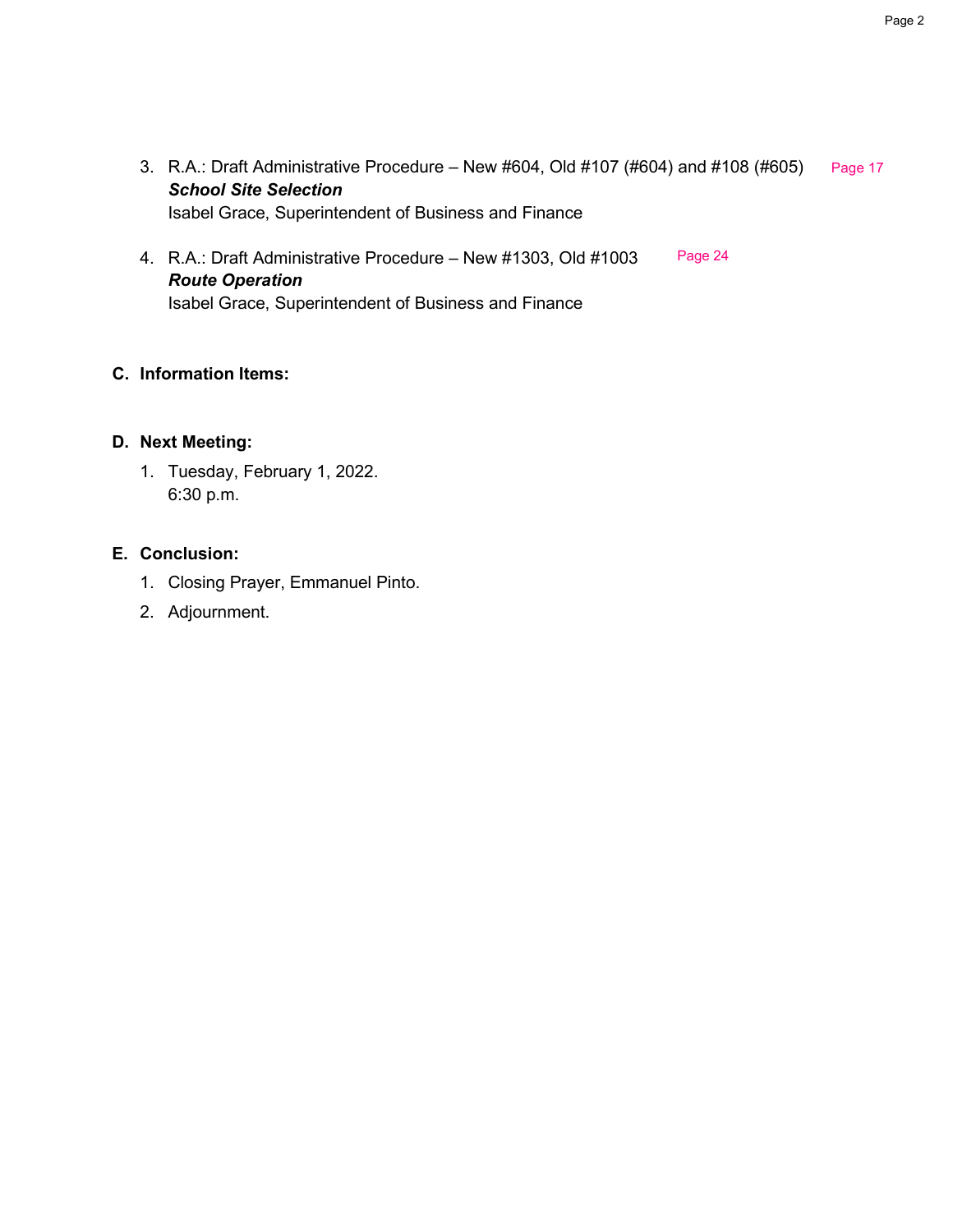<span id="page-2-0"></span>





**The Minutes of the Policy Development Committee Meeting held on Tuesday, October 5, 2021 at 6:30 p.m.**

#### **Present**

| Trustees:       | Linda Ainsworth, David Bernier, Braden Leal, Kevin MacKenzie,          |
|-----------------|------------------------------------------------------------------------|
|                 | Siobhan Marie (Junior Student Trustee) (via video conference),         |
|                 | Helen McCarthy (via video conference),                                 |
|                 | Eli McColl (Senior Student Trustee) (via video conference),            |
|                 | Emmanuel Pinto (Committee Chairperson).                                |
| Administration: | Jeannie Armstrong, Joan Carragher, Laurie Corrigan, Jonathan Di lanni, |
|                 | Isabel Grace, Stephen O'Sullivan, Sheila Piggott.                      |
| Guests:         | Galen Eagle, Communications Manager (via video conference),            |
|                 | Darren Kahler, Human Resource Services Manager.                        |
| Regrets:        |                                                                        |
| Recorder:       | Andrea Bradley.                                                        |

#### **A. Call to Order:**

Emmanuel Pinto, Committee Chairperson, called the meeting to order.

1. Opening Prayer.

Emmanuel Pinto, Committee Chairperson, called the meeting to order at 6:31 p.m. and asked Kevin MacKenzie to lead the Opening Prayer.

2. Emmanuel Pinto, Committee Chairperson, acknowledged that the Policy Development Committee Meeting was taking place on the traditional territory of the Mississauga Anishinaabeg.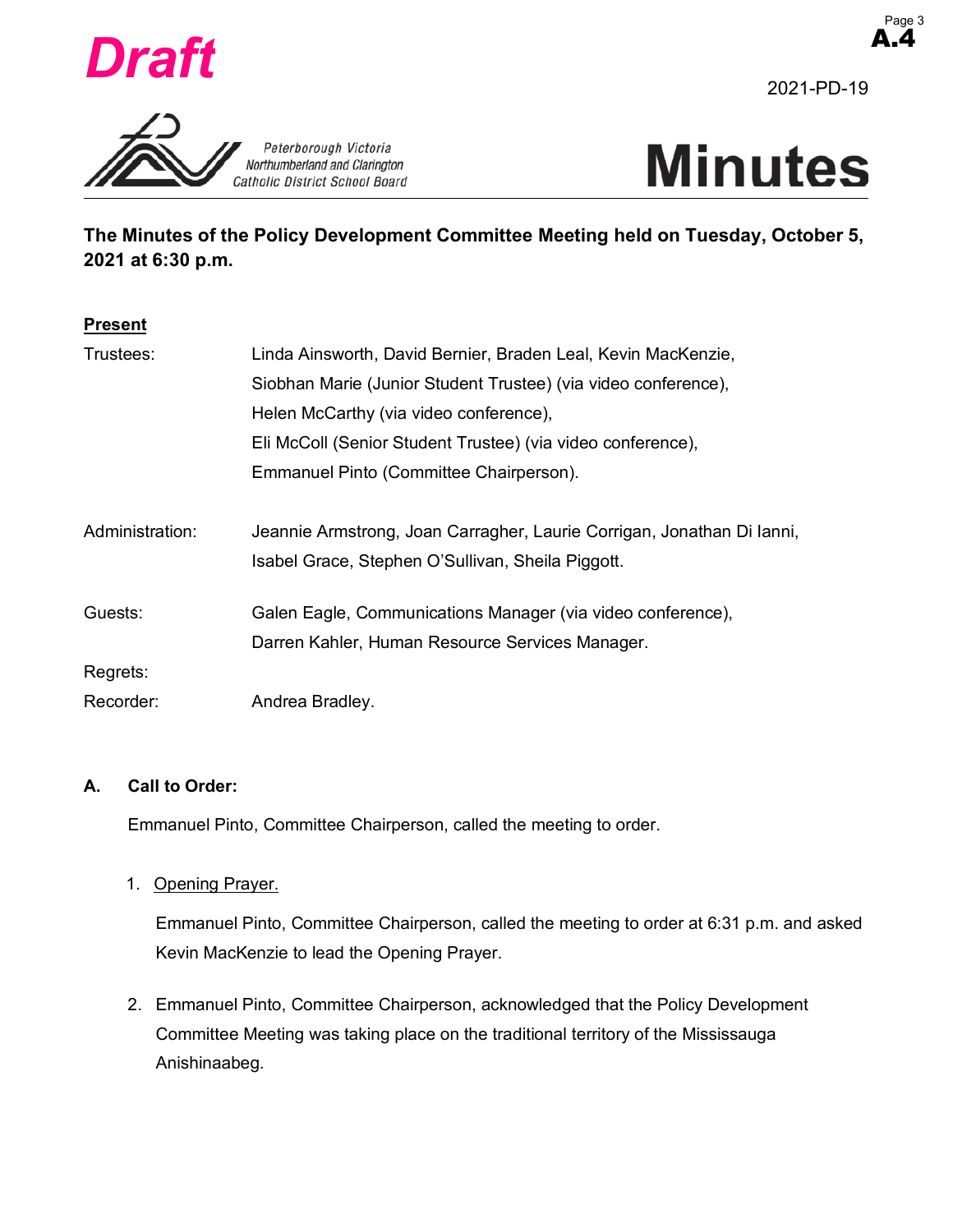

- 3. Approval of Open Meeting Agenda.
	- **Motion:** Moved by David Bernier, seconded by Braden Leal, that the Policy Development Committee Agenda be accepted.

Carried.

4. Declarations of Conflicts of Interest.

There were no conflicts of interest.

- 5. Approval of the Draft Minutes of the Policy Development Committee Meeting held on May 12, 2021.
	- **MOTION:** Moved by Braden Leal, seconded by Kevin MacKenzie, that the Minutes of the Policy Development Committee Meeting held on May 12, 2021, be approved. Carried.
- 6. Business Arising from the Minutes.

There was no business arising from the minutes.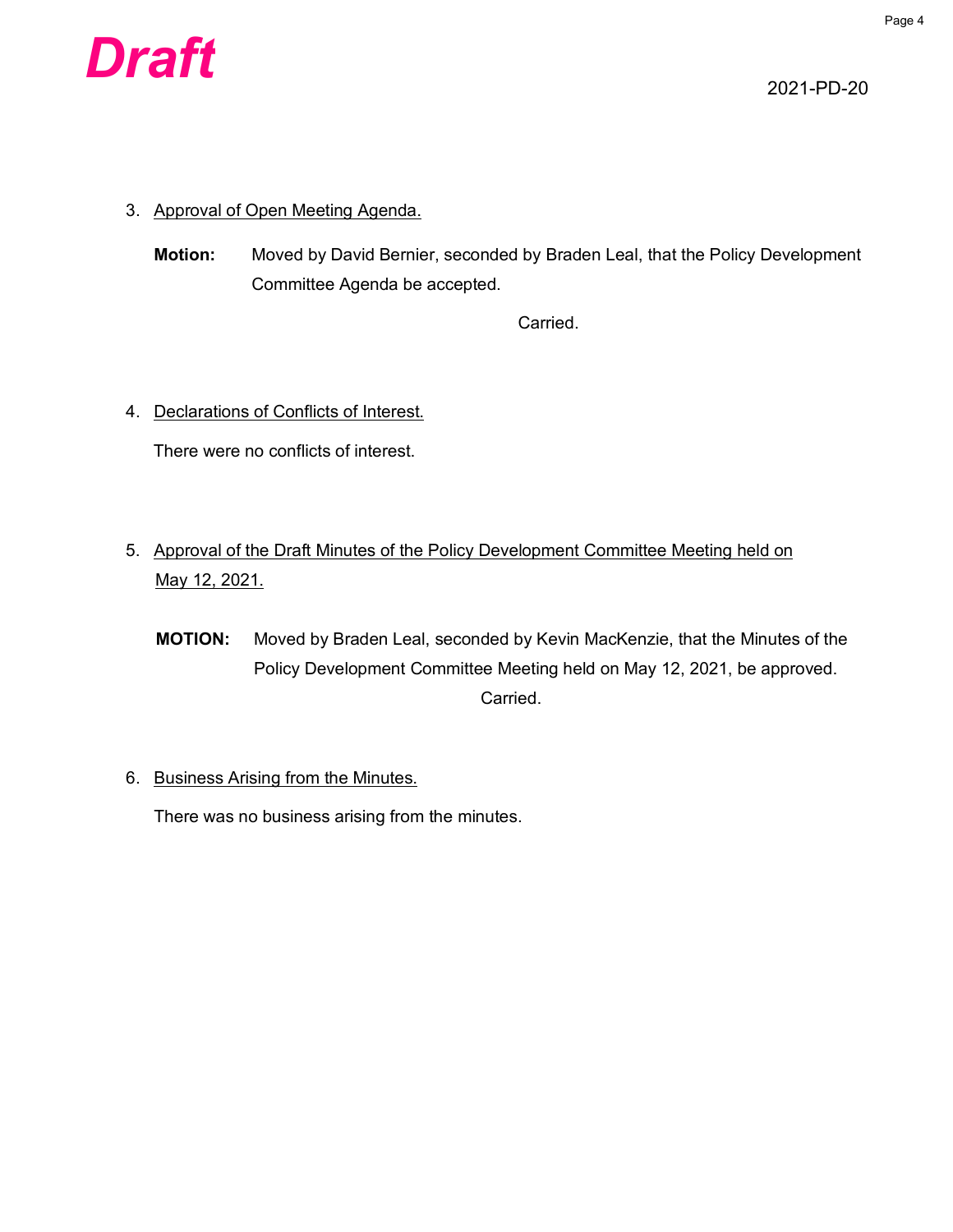

#### **B. Recommended Actions / Presentations:**

1. R.A.: Draft Administrative Procedure – New #101, Old #1109 *Policy Development and Review*

Joan Carragher, Director of Education, presented the new draft Administrative Procedure, *Policy Development and Review,* to the Policy Development Committee and answered questions from Trustees.

**MOTION:** Moved by Linda Ainsworth, seconded by Braden Leal that the Policy Development Committee recommend to the Board that Board Policy – *#1109 – Policy Development and Review,* be deleted and the revised, newly formatted, Administrative Procedure – *#101 – Policy Development and Review,* be received and posted as amended under Directional Policy – *#100 – Governance, Vision and Strategic Priorities*.

#### Carried

2. R.A.: Draft Administrative Procedure – New #1001, Old #705 and #705-001 *Addressing Parental and Public Concerns*

Galen Eagle, Communications Manager, presented the new draft Administrative Procedure, *Addressing Parental and Public Concerns,* to the Policy Development Committee and answered questions from Trustees. Galen will be making some minor changes under the *Role of the Trustee in addressing parental and public concerns* prior to posting*.*

**MOTION:** Moved by Helen McCarthy, seconded by Braden Leal that the Policy Development Committee recommend to the Board that Board Administrative Procedure – *#1001 – Supporting Community Concerns* (Old Policy #705 – Supporting Community Concerns), and Board Administrative Procedure – *#1002 – Addressing Parental and Public Concerns* (Old Policy Protocol #705-001), be deleted and the revised, newly formatted, Administrative Procedure – *#1001 – Addressing Parental and Public Concerns,* be received and posted as amended under Directional Policy – *#1000 – Parent and Community Relations.* Carried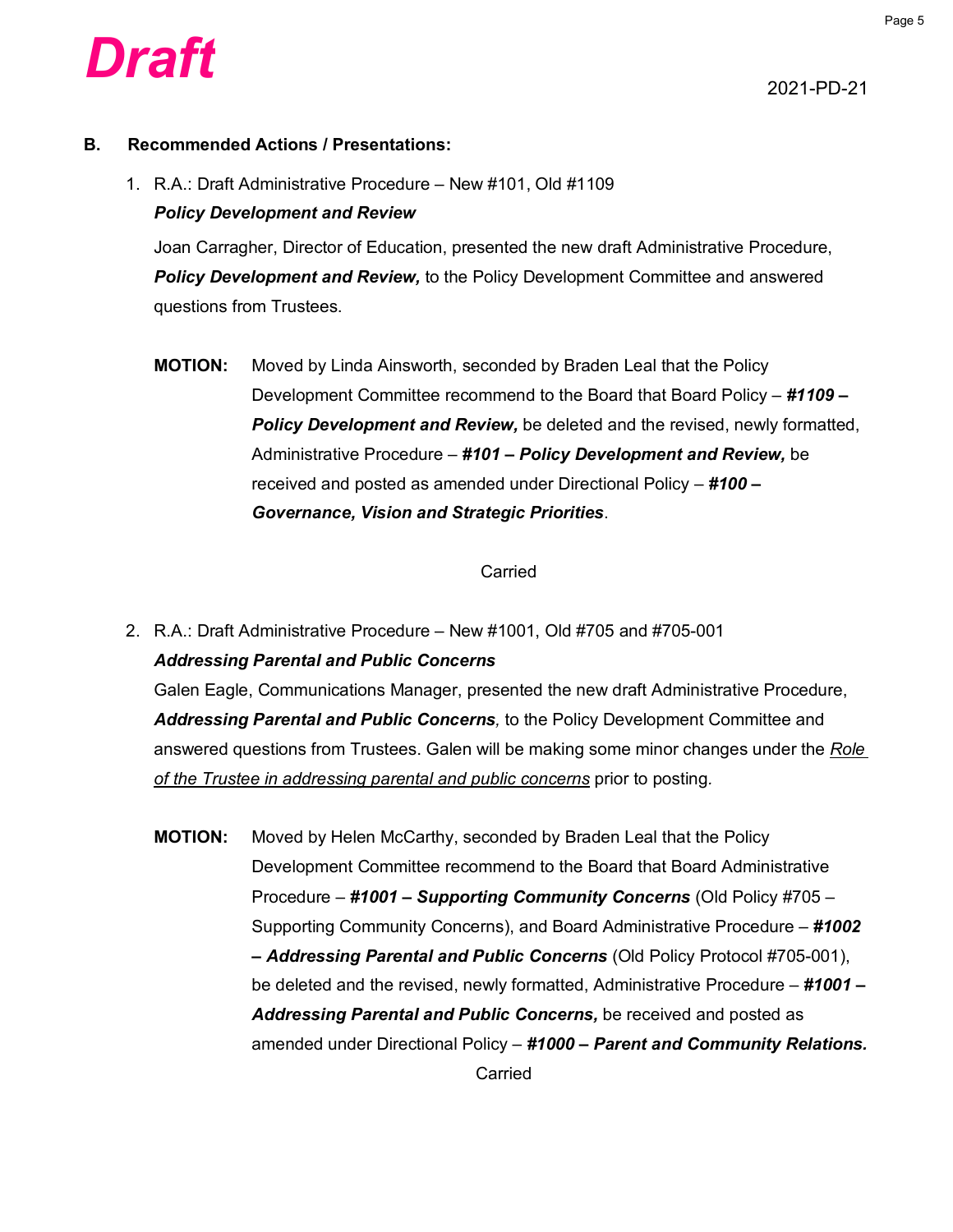

3. R.A.: Draft Administrative Procedure – New #823

#### *COVID-19 Vaccination Disclosure*

Darren Kahler, Human Resource Services Manager, and Stephen O'Sullivan, Superintendent of Learning / Leadership and Human Resource Services, presented new draft Administrative Procedure, *COVID-19 Vaccination Disclosure,* to the Policy Development Committee and answered questions from Trustees. Darren will be making some minor changes to the Administrative Procedure prior to posting.

- **MOTION:** Moved by David Bernier, seconded by Linda Ainsworth that the Policy Development Committee recommend to the Board that new Administrative Procedure – *#823 – COVID-19 Vaccination Disclosure,* be received and posted under Directional Policy – *#800 – Healthy Schools and Workplaces*. Carried
- 4. R.A.: Administrative Procedure Annual Review #817 *Students Wearing Masks*

Stephen O'Sullivan, Superintendent of Learning / Leadership and Human Resource Services presented the draft Administrative Procedure, *Students Wearing Masks,* to the Policy Development Committee and answered questions and concerns from Trustees. There have been minor changes to the Administrative Procedure and Appendix A since review last year.

**MOTION:** Moved by Linda Ainsworth, seconded by Braden Leal that the Policy Development Committee recommend to the Board that Board Administrative Procedure – *#817 – Students Wearing Masks,* be deleted and the revised, Administrative Procedure – *#817 – Students Wearing Masks,* be received and posted as amended under Directional Policy – *#800 – Healthy Schools and Workplaces*.

Carried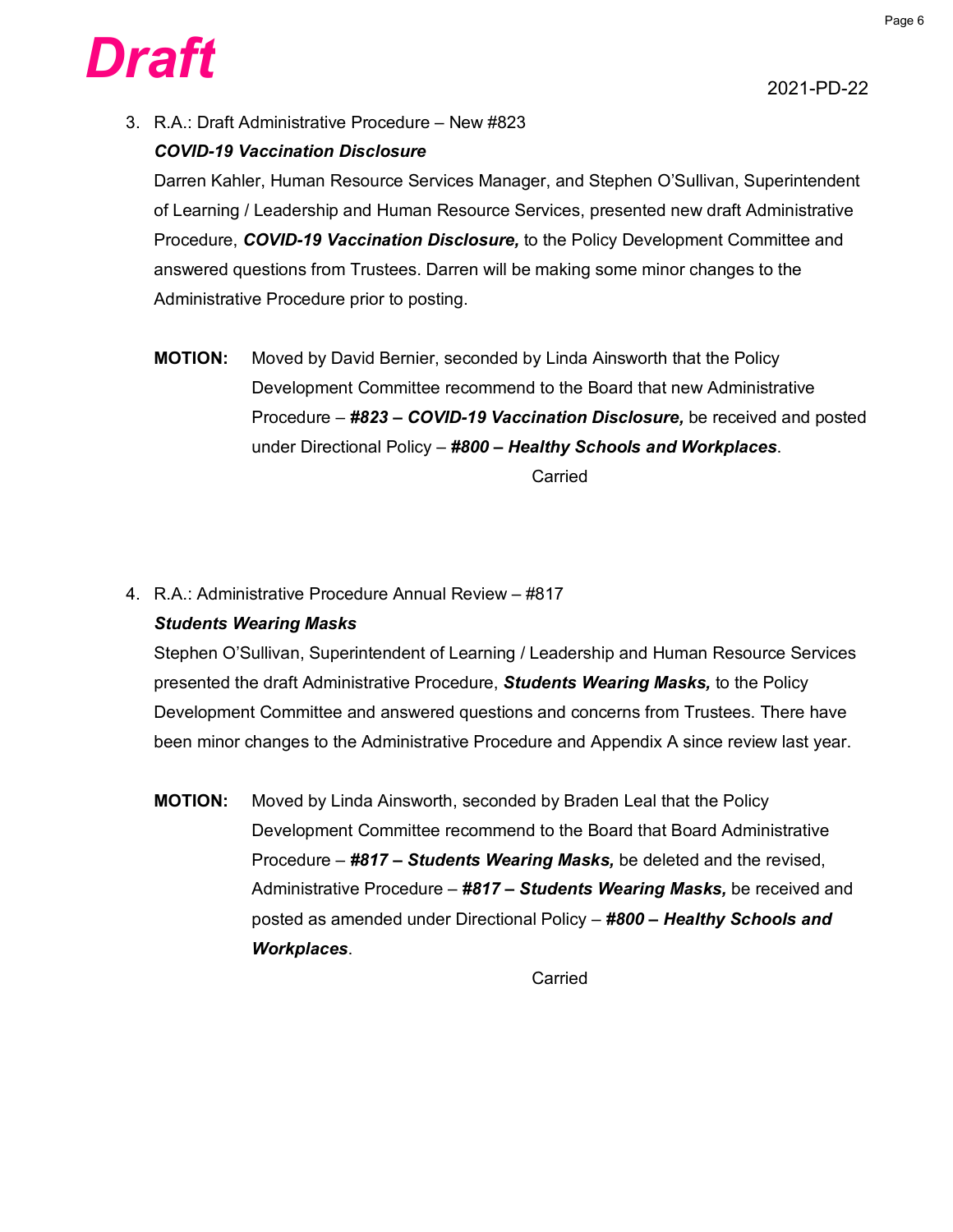

5. R.A.: Draft Administrative Procedure – New #502 – Old #505

#### *Employee Involvement in Election to Public Office*

Stephen O'Sullivan, Superintendent of Learning / Leadership and Human Resource Services presented new draft Administrative Procedure, *Employee Involvement in Election to Public Office,* to the Policy Development Committee and answered questions from Trustees. Stephen will be making some minor changes to the Administrative Procedure prior to posting*.*

**MOTION:** Moved by Helen McCarthy, seconded by Braden Leal that the Policy Development Committee recommend to the Board that Board Policy and Administrative Procedure – *#505 – Employment Involvement in Election to*  **Public Office,** be deleted and the revised, newly formatted, Administrative Procedure – *#502 – Employment Involvement in Election to Public Office,* be received and posted as amended under Directional Policy – *#500 – Employee Relations*.

Carried

#### 6. R.A.: Draft Administrative Procedure – New #310 – Old #821

#### *French Immersion*

Sheila Piggott, Superintendent of Learning / Learning Technologies / P/J Program, presented new draft Administrative Procedure, *French Immersion,* to the Policy Development Committee and answered questions from Trustees.

**MOTION:** Moved by Kevin MacKenzie, seconded by Helen McCarthy that the Policy Development Committee recommend to the Board that Board Policy and Administrative Procedure – *#821 – French Immersion,* be deleted and the revised, newly formatted, Administrative Procedure – *#310 – French Immersion,* be received and posted as amended under Directional Policy – *#300 – Student Achievement and Well-being*.

Carried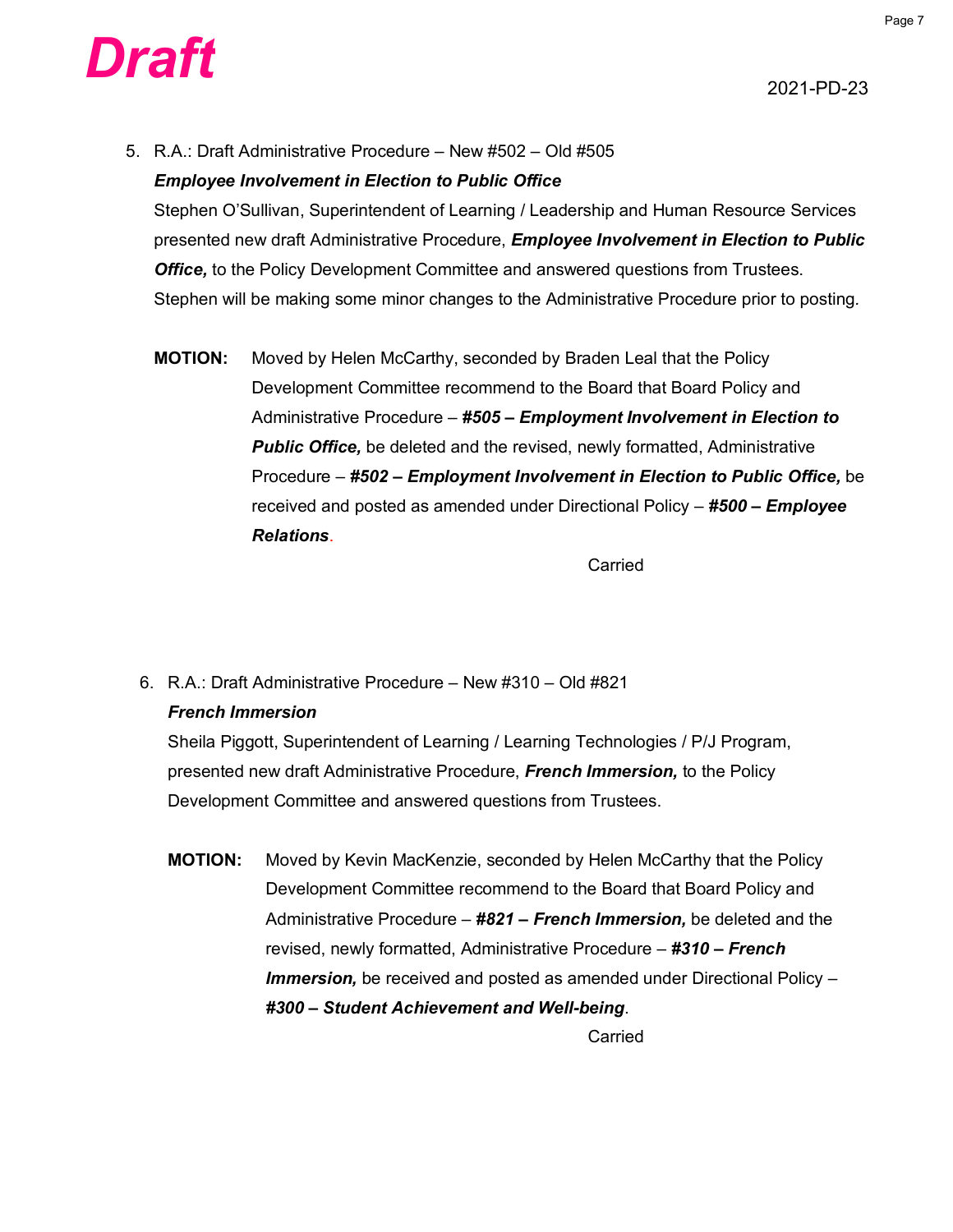

#### **C. Information Items:**

There were no information items.

#### **D. Next Meeting:**

1. Tuesday, November 2, 2021. 6:30 p.m. – 8:30 p.m.

#### **E. Conclusion:**

1. Closing Prayer: Emmanuel Pinto, Committee Chairperson, asked Linda Ainsworth to lead the Closing Prayer.

#### 2. Adjournment:

## **Motion:** Moved by Braden Leal, seconded by Linda Ainsworth, that the Policy Development Committee Meeting adjourn at 8:17 p.m.

Carried

Emmanuel Pinto **Carragher** Controllering Controllering Controllering Controllering Controllering Controllering Controllering Controllering Controllering Controllering Controllering Controllering Controllering Controllering Committee Chairperson **Director of Education** /ab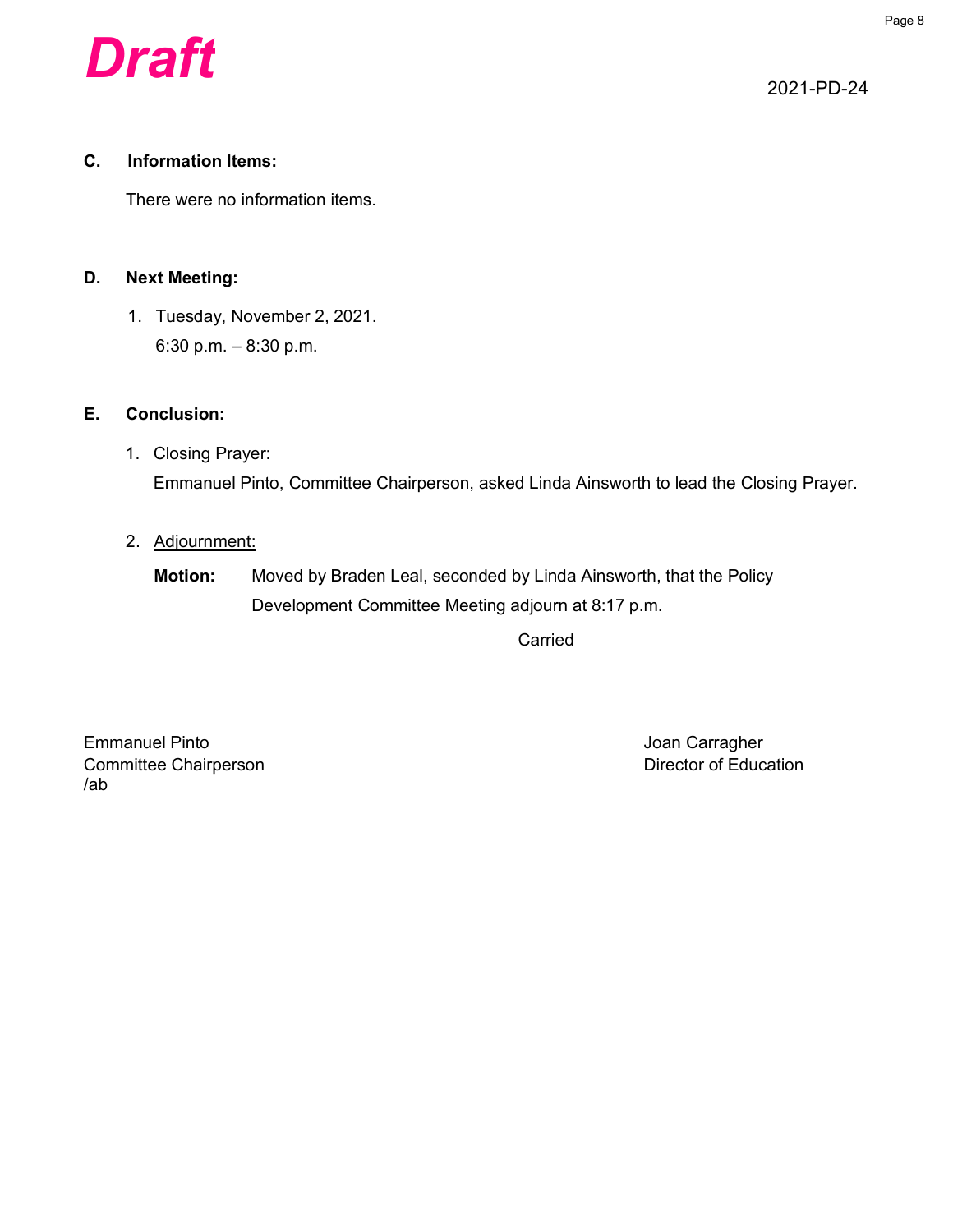# **B.1.**

# **Recommended Action:**

That the Policy Development Committee recommend to the Board that Board Policy and Administrative Procedure – *#819 – Safe Schools – Delegation of Authority,* be deleted and the revised, newly formatted, Administrative Procedure – *#913 – Teachers in Charge,* be received and posted as amended under Directional Policy – *#900 – Safe and Accepting Schools*.

Carried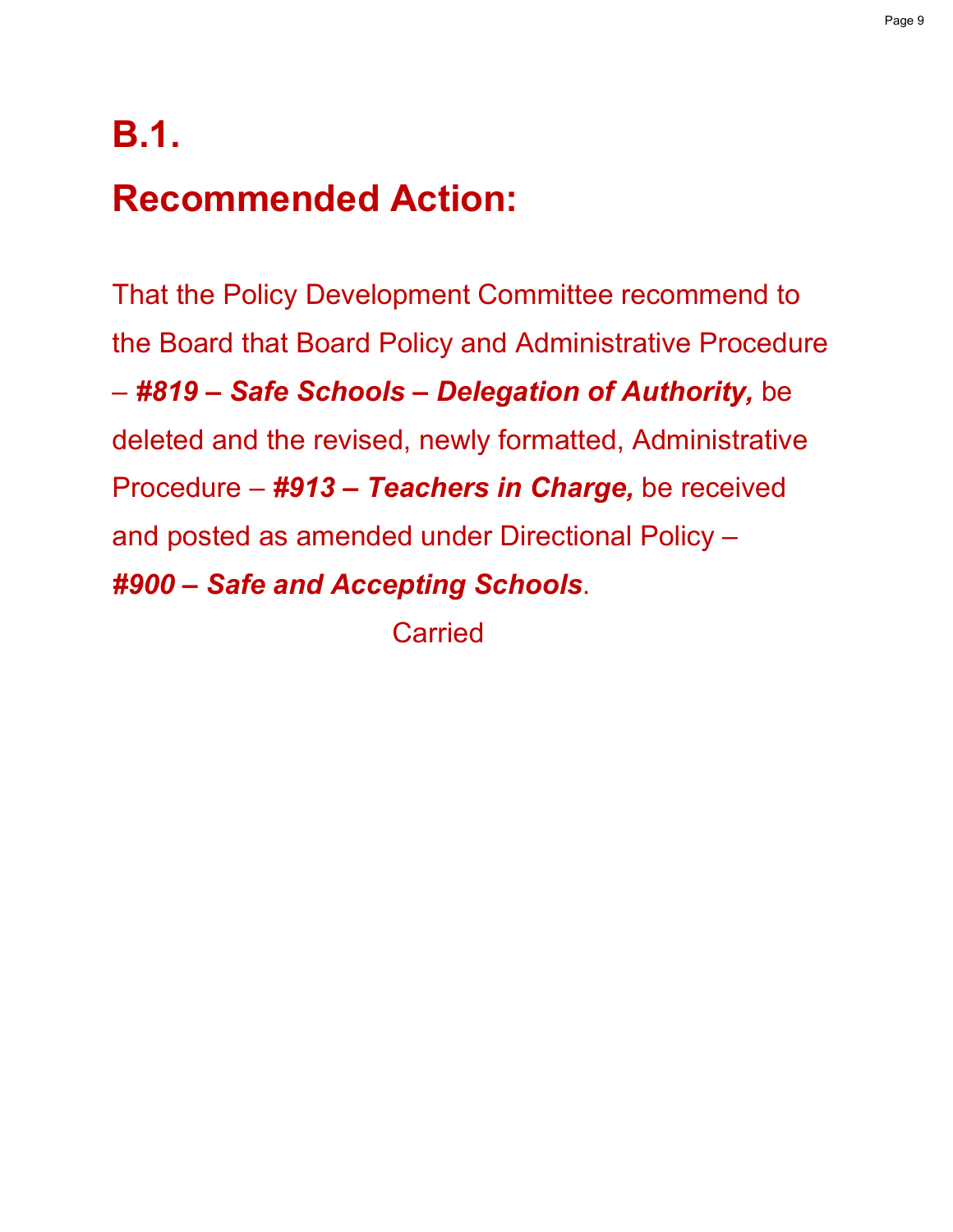<span id="page-9-0"></span>



Peterborough Victoria Northumberland and Clarington Catholic District School Board

| <b>BOARD ADMINISTRATIVE PROCEDURE</b>                        |                                    |  |  |  |
|--------------------------------------------------------------|------------------------------------|--|--|--|
| <b>Administrative Procedure</b>                              | Administrative Procedure<br>Number |  |  |  |
| <b>Naming of Catholic</b><br><b>Schools/Board Facilities</b> | 210                                |  |  |  |
| <b>Directional Policy</b>                                    |                                    |  |  |  |
| 200 - Catholic Education                                     |                                    |  |  |  |

## **Title of Administrative Procedure:**

Naming of Catholic Schools/Board Facilities

**Date Approved:**

November 2021

## **Projected Review Date:**

November 2026

## **Directional Policy Alignment:**

T*he Naming of Catholic Schools/Board Facilities Administrative Procedure* aligns with Directional Policy 200 – Catholic Education by outlining the transparent community consultation process by which our Catholic schools and board facilities are named or renamed.

## **Alignment with Multi-Year Strategic Plan:**

*The Naming of Catholic Schools/Board Facilities Administrative Procedure* supports the Board's Multi-Year Strategic Plan to inspire faith, value relationships and maximize resources.

PVNCCDSB Board Vision, Mission and Strategic Priorities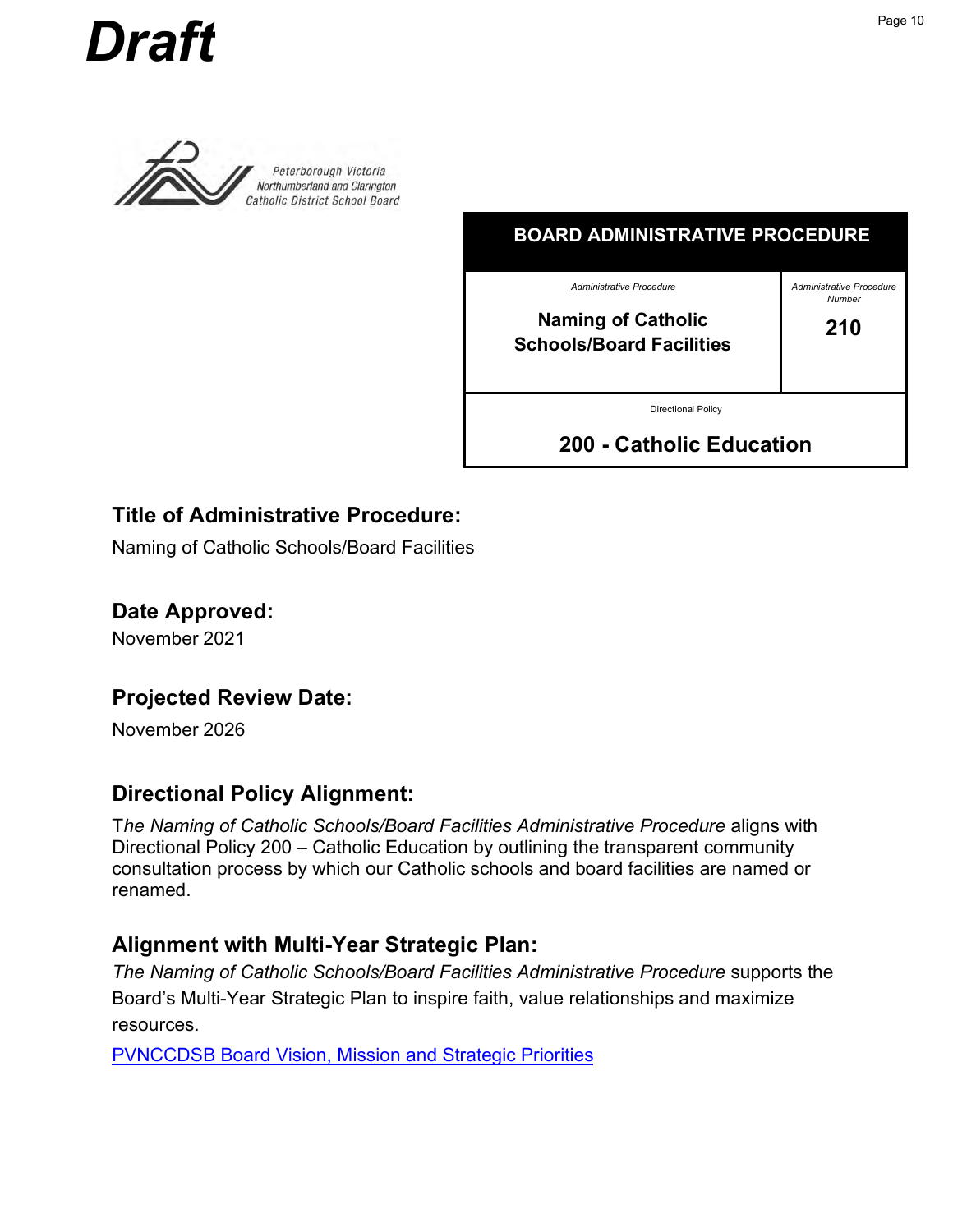

## **Action Required:**

The Board recognizes that the naming of a new Catholic school, the renaming of an existing Catholic school, or the naming of a consolidated Catholic school, is a significant step in the process of establishing a new Catholic school community and serves to express the Catholic heritage both locally and universally. The name and its symbolic significance provide a focus for the school and kindle a unique identity and spiritual bond for students, staff and community members for generations to come.

The final choice of a Catholic school/Board facility name shall be approved by Trustees during a public Board meeting. This decision shall be informed by the recommendations of an ad-hoc School/Board Facility Naming/Renaming Committee, which will bring back recommended names following the public consultation process outlined in this administrative procedure.

- 1. Any consideration of the name of a school/Board facility shall respect the Catholic identity.
- 2. When final approval of the building proposal has been received from the Ministry of Education for a new school/Board facility or for a name change to an existing building, or a consolidation of schools, the Board shall appoint an ad-hoc School/Board Facility Naming/Renaming Committee.
- 3. Prior to naming/renaming schools/Board facilities, the Board shall follow a consultative process to seek suggestions from parents, staff, students, clergy, and ratepayer representatives of the area within which the school/Board facility is located.
- 4. Schools/Board facilities shall be named in honour of the Divinity, or in honour of a person or group that has been officially recognized by the Church through beatification or canonization, or an outstanding Catholic national, or international figure. The name of a person to be honoured shall not be considered until after the first anniversary of their death.
- 5. The word "Catholic" shall be an integral part of the school/Board facility name.

E.g., St. John Catholic Elementary School

6. The word "Elementary" or "Secondary" shall be an integral part of a school name.

E.g., St. Stephen Catholic Secondary School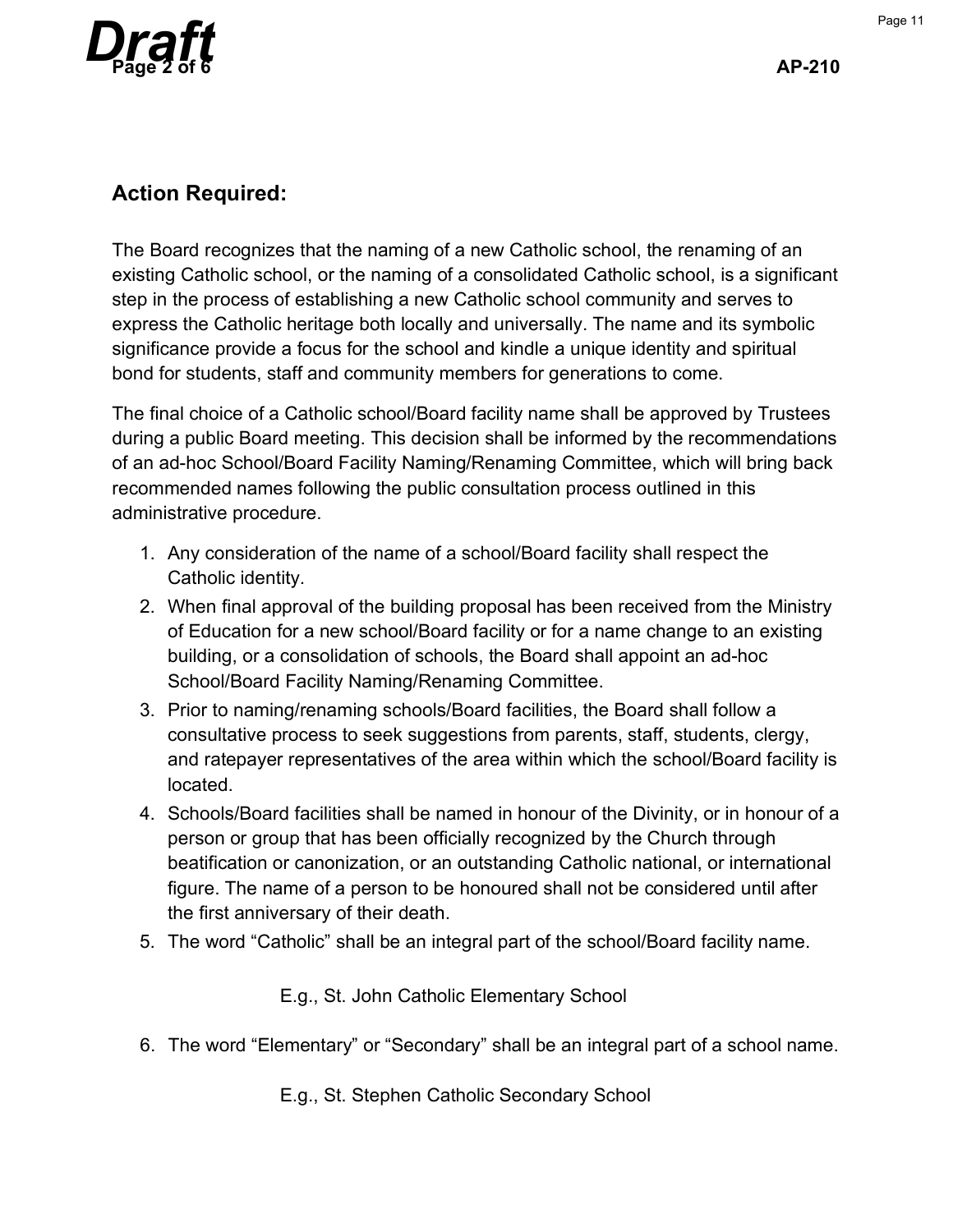

- 7. The duplication of names within the Board should be avoided.
- 8. The duplication of names within coterminous Catholic Boards should be avoided.
- 9. The possessive form shall not be used in the name and all schools shall follow the same naming convention.
- 10. Names of closed schools/Board facilities shall be considered for Chapels, wings, libraries, etc., in the receiving or consolidated school.

## **Process for Naming a New School/Board Facility**

- 1. The Board will form a School/Board Facility Naming Committee as soon as final approval of the building project is received from the Ministry of Education to study and formulate recommendations for the name of the school/Board facility.
- 2. Members of the School/Board Facility Naming Committee will include the local trustee(s) from the area, Director of Education (or designate), Superintendent of Schools for the area, Manager of Communications, appropriate board-level staff assigned by the Director of Education and the new school principal (and/or principal(s) from a feeder school). The committee will also invite representation to join the Naming Committee from the Equity and Inclusive Education Committee, local clergy, Catholic School Council Chairpersons from the catchment area feeder schools, parents/guardians and students from the new school community and any other representation deemed necessary by the Naming Committee.
- 3. Local trustee(s) will serve as chairperson(s) for the School/Board Facility Naming Committee.
- 4. The School/Board Facility Naming Committee will review the Naming of Schools/Board Facilities Administrative Procedure at the first meeting of the Committee.
- 5. The School/Board Facility Naming Committee will seek input and engage in consultation on possible school names with parents, staff, students, ratepayers, and the parish community from the area in which the school is located, as deemed appropriate.
- 6. Communication Services will create a communications plan to support the committee's work and to promote engagement in the naming process within the community.
- 7. The School/Board Facility Naming Committee will review all submissions and present a maximum of three proposed names (in order of preference) and a rationale for each to the Bishop of the Diocese for review and feedback.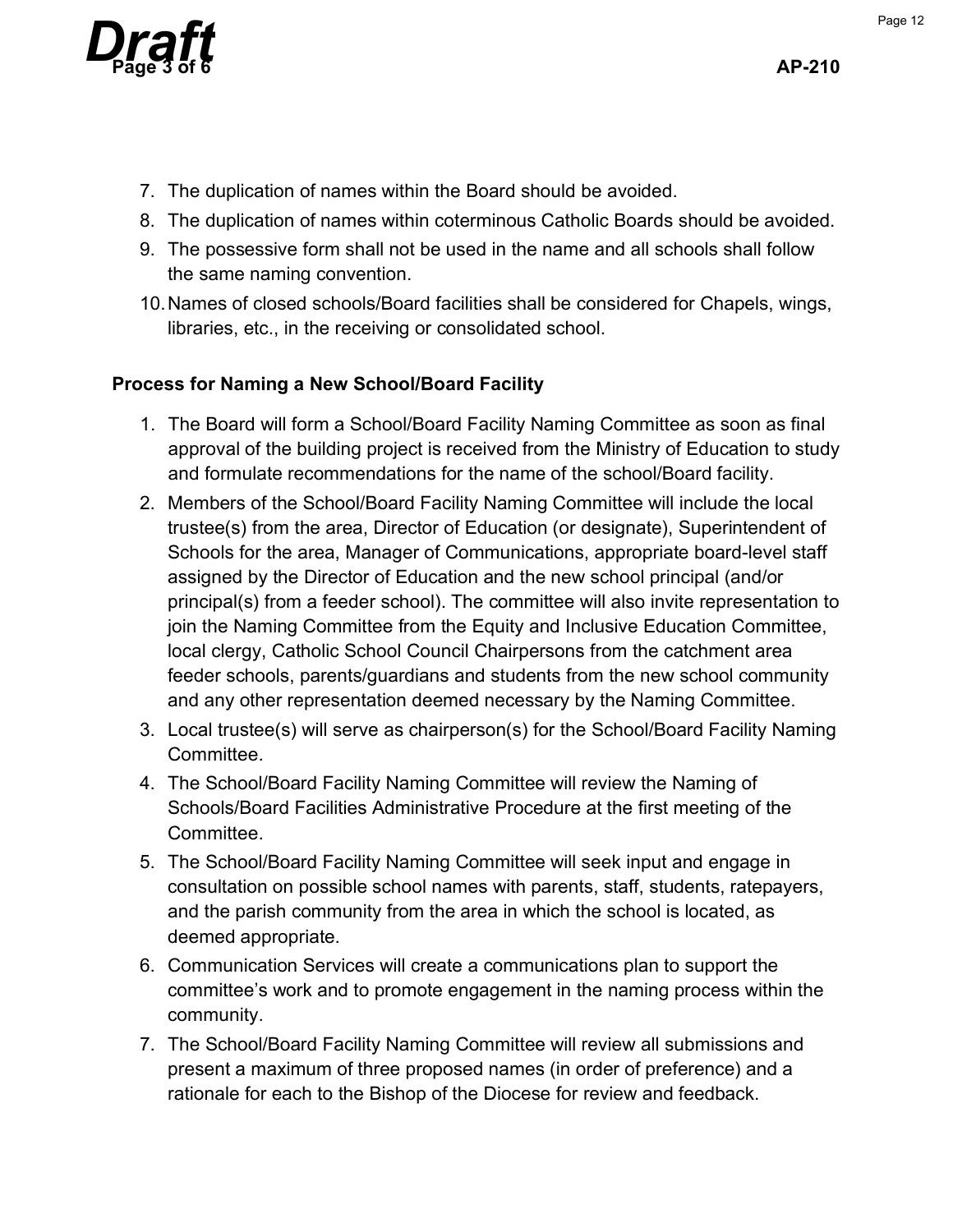

- 8. The Chairperson(s) of the School/Board Facility Naming Committee will provide a summary report to the Board of Trustees outlining the process, consultation input, feedback from the Bishop and recommendations.
- 9. The School/Board Facility Naming Committee will present to the Board of Trustees a maximum of three proposed names (in order of preference), a rationale for each, and a recommendation from the Committee for review and final approval.
- 10. If the Board of Trustees does not approve any of the name recommendations provided by the School/Board Facility Naming Committee, the processes outlined in this administrative procedure shall be repeated.
- 11. Upon approval of a new name, Communication Services will design and produce a suitable plaque outlining the significance of the school/Board facility name to be located in a prominent location at the school/Board facility.
- 12. The name of each school/Board facility will be clearly displayed at the front entrance of the school/Board facility.
- 13. The corporate Board logo, name, and cross will be affixed adjacent to the name of the school and displayed in a prominent location at the front of the school/Board facility.
- 14. Communication Services will design the official school logo with the new name.

#### **Process for Renaming a New School/Board Facility**

- 1. When a school or community group wishes to rename a school/Board facility, a proposal shall be provided to the Board of Trustees, which will vote on whether to engage the renaming process.
- 2. If the Board approves a school/Board facility renaming, a School/Board Facility Renaming Committee will be formed.
- 3. Members of the School/Board Facility Renaming Committee will include the local trustee(s) from the area, Director of Education (or designate), Superintendent of Schools for the area, Manager of Communications, appropriate board-level staff assigned by the Director of Education and the school principal (and/or principal(s) from a feeder school). The committee will also invite representation to join the Naming Committee from the Equity and Inclusive Education Committee, local clergy, Catholic School Council Chairpersons, parents/guardians and students from the school community and any other representation deemed necessary by the Renaming Committee.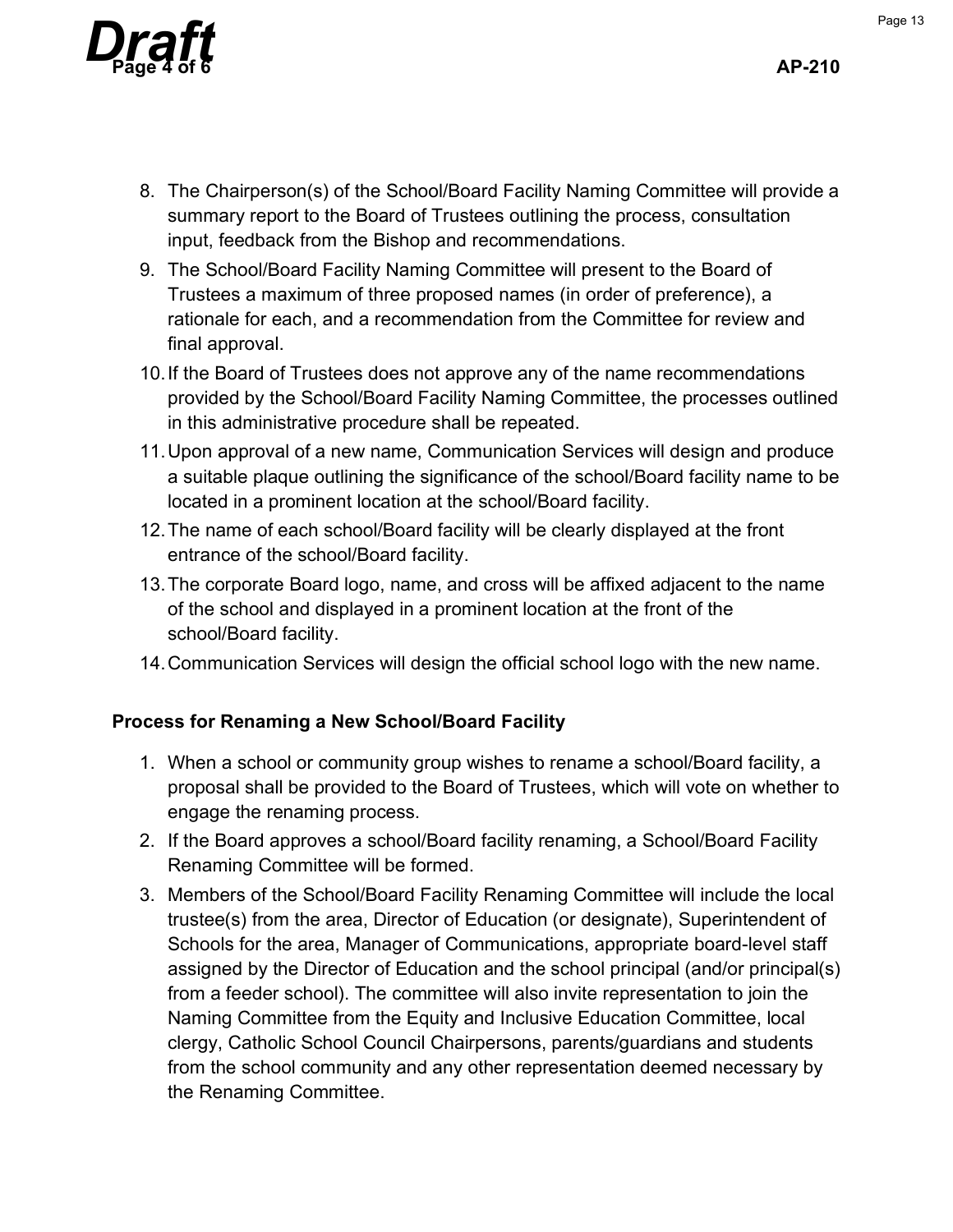

- 4. Local trustee(s) will serve as chairperson(s) for the School/Board Facility Renaming Committee.
- 5. The School/Board Facility Renaming Committee will review the Naming of Schools/Board Facilities Administrative Procedure at the first meeting of the Committee.
- 6. The School/Board Facility Renaming Committee will seek input and engage in consultation on possible new school names with parents, staff, students, ratepayers, and the parish community from the area in which the school is located, as deemed appropriate.
- 7. Communication Services will create a communications plan to support the committee's work and to promote engagement in the renaming process within the community.
- 8. The School/Board Facility Renaming Committee will review all submissions and present a maximum of three proposed names (in order of preference) and a rationale for each to the Bishop of the Diocese for review and feedback.
- 9. The Chairperson(s) of the School/Board Facility Renaming Committee will provide a summary report to the Board of Trustees outing the process, consultation input, feedback from the Bishop and recommendations.
- 10. The School/Board Facility Renaming Committee will present to the Board of Trustees a maximum of three proposed names (in order of preference), a rationale for each, and a recommendation from the Committee for review and final approval.
- 11. If the Board of Trustees does not approve any of the name recommendations provided by the School/Board Facility Renaming Committee, the processes outlined in this administrative procedure shall be repeated.
- 12. Following final Board approval of the name change, an official renaming ceremony will be held at the local school/Board facility.
- 13. Upon approval of a new name, Communication Services will design and produce a suitable plaque outlining the significance of the school/Board facility name to be located in a prominent location at the school.
- 14. Communication Services will design the official school logo with the new name.
- 15. The former logo and name will be archived in the Records Retention Centre at the Catholic Education Centre.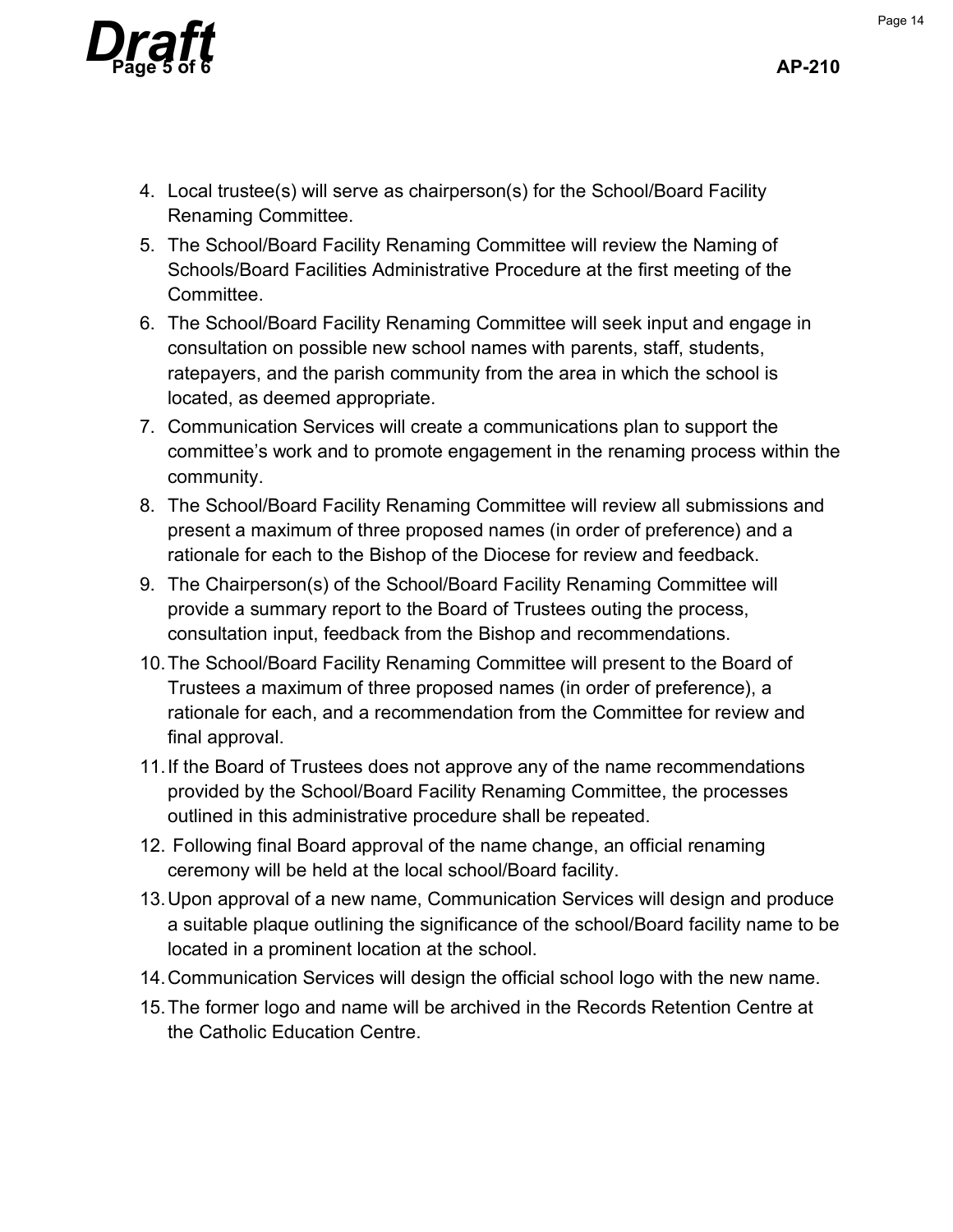

#### **Responsibilities:**

#### **The Board of Trustees is responsible for:**

- Ensuring alignment of this administrative procedure with the Catholic Education Directional Policy
- Reviewing the Naming of Schools Administrative Procedure as part of its regular policy and procedure review cycle
- Approving the naming and renaming of Catholic schools/board facilities

#### **Local Trustees are responsible for:**

● Chairing the naming or renaming committee as outlined in this administrative procedure

#### **The Director of Education is responsible for:**

- Designating resources for ensuring the implementation of and compliance with this Administrative Procedure
- Participating as a member of the naming or renaming committee or designating staff as outlined in this administrative procedure

#### **Superintendents of Schools and System Portfolios are responsible for:**

• Participating as a member of the naming or renaming committee as outlined in this administrative procedure

#### **Principals are responsible for:**

• Participating as a member of the naming or renaming committee as outlined in this administrative procedure

#### **Manager of Communications is responsible for:**

● Providing communications support to the naming or renaming committee as outlined in this administrative procedure

## **Progress Indicators:**

• Meaningful community engagement in the naming or renaming of a school community.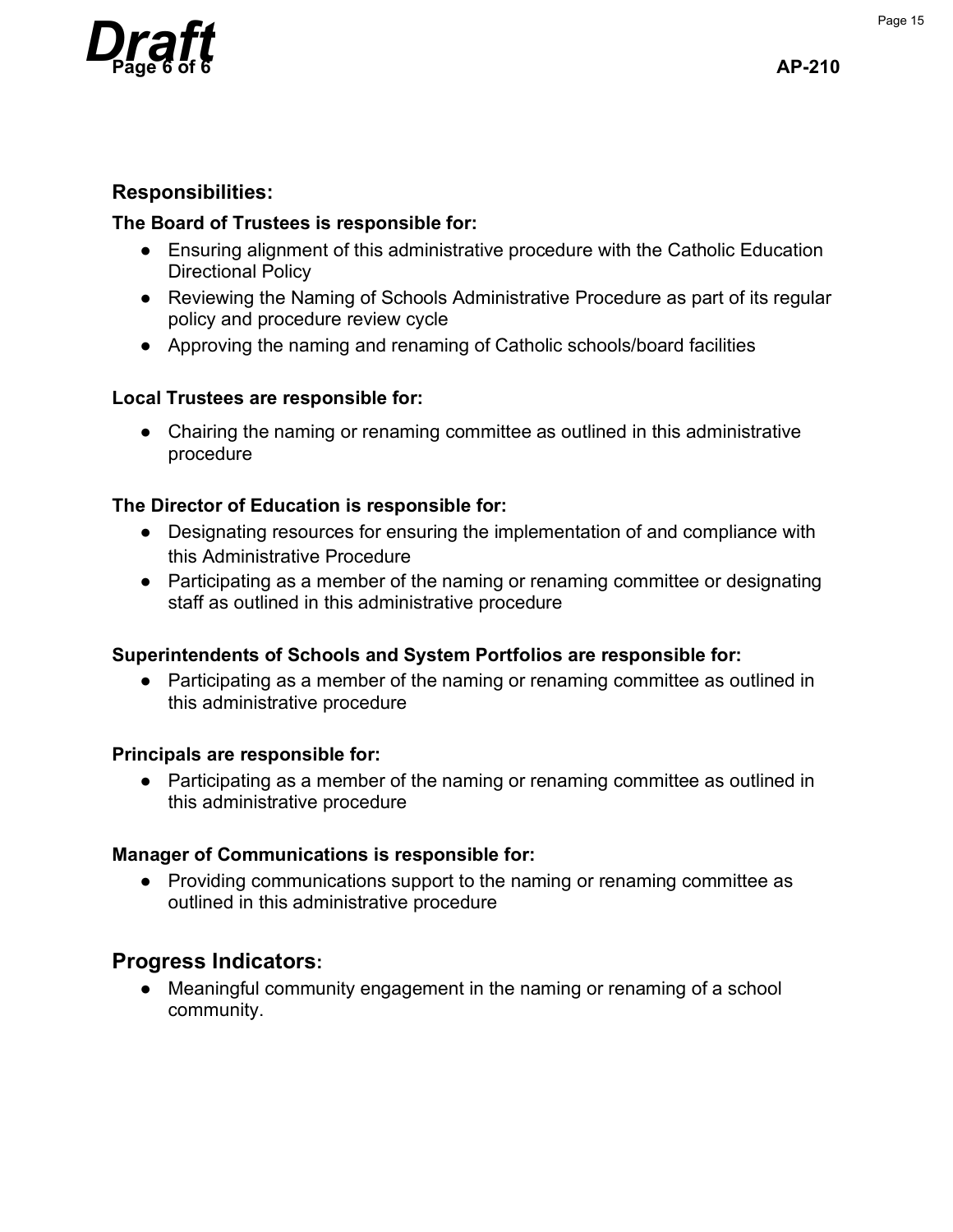# **B.2.**

# **Recommended Action:**

That the Policy Development Committee recommend to the Board that Board Policy and Administrative Procedure – *#713 (#1106) – Naming of Schools / Board Facilities,* be deleted and the revised, newly formatted, Administrative Procedure – *#210 – Naming of Catholic Schools / Board Facilities,* be received and posted as amended under Directional Policy – *#200 – Catholic Education*.

**Carried**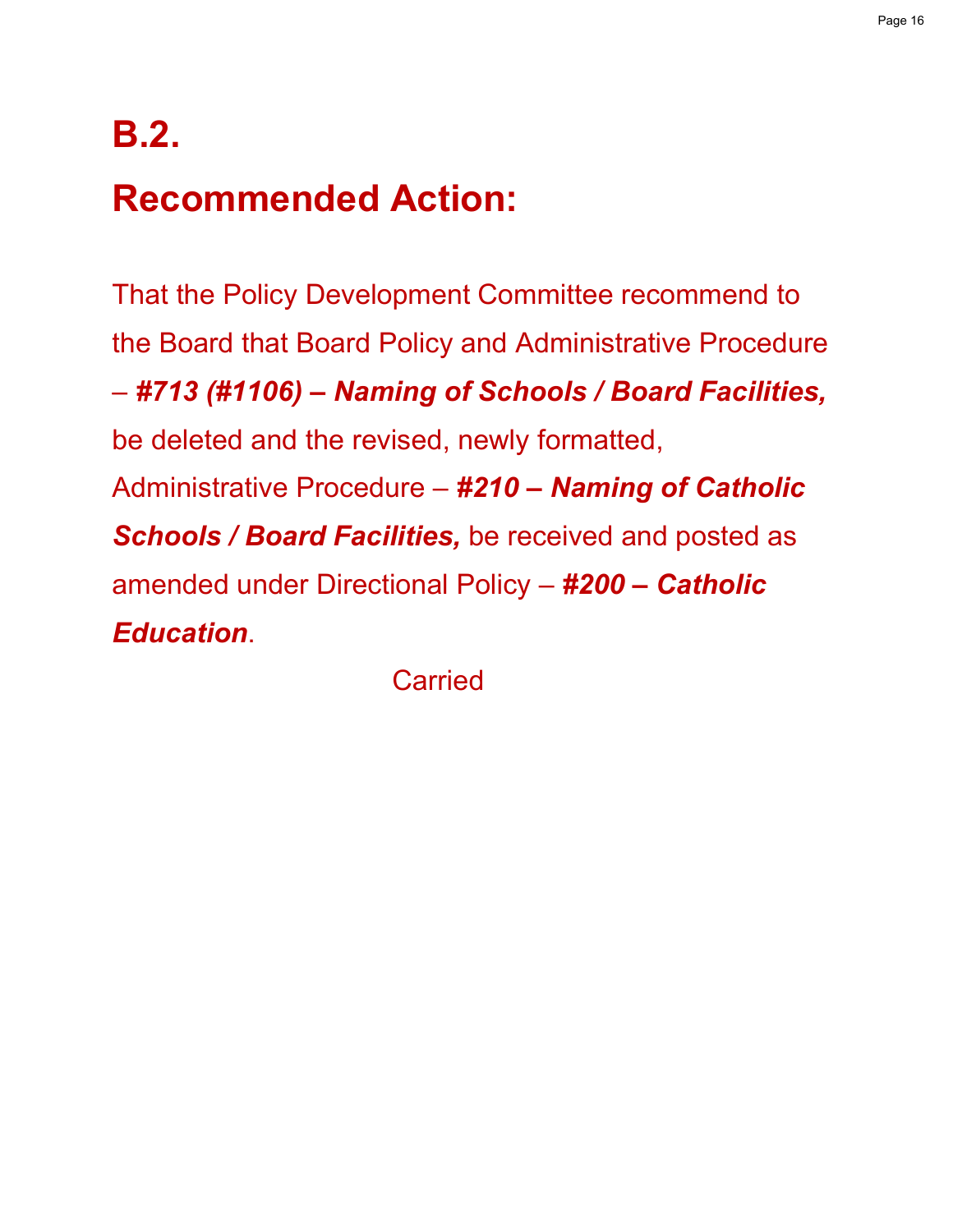<span id="page-16-0"></span>



Peterborough Victoria Northumberland and Clarington **Catholic District School Board** 



## **Title of Administrative Procedure:**

School Site Selection

## **Date Approved:**

2021

## **Projected Review Date:**

2026

## **Directional Policy Alignment:**

600 – Stewardship of Resources

## **Alignment with Multi-Year Strategic Plan:**

The School Site Selection Administrative Procedure supports our Vision and Mission for achieving excellence in Catholic Education by establishing consistent and transparent processes and criteria for determining the selection of appropriate school sites for future accommodation needs.

This Vision calls the Board to these Strategic Priorities: https://www.pvnccdsb.on.ca/our-board/vision-mission-and-strategic-priorities/

## **Action Required / Guidelines:**

This Administrative Procedure supports the planning for and acquiring of school sites which meet the needs of students in a cost effective and efficient manner. It sets out circumstances under which a review of potential sites is conducted and the criteria governing such a review.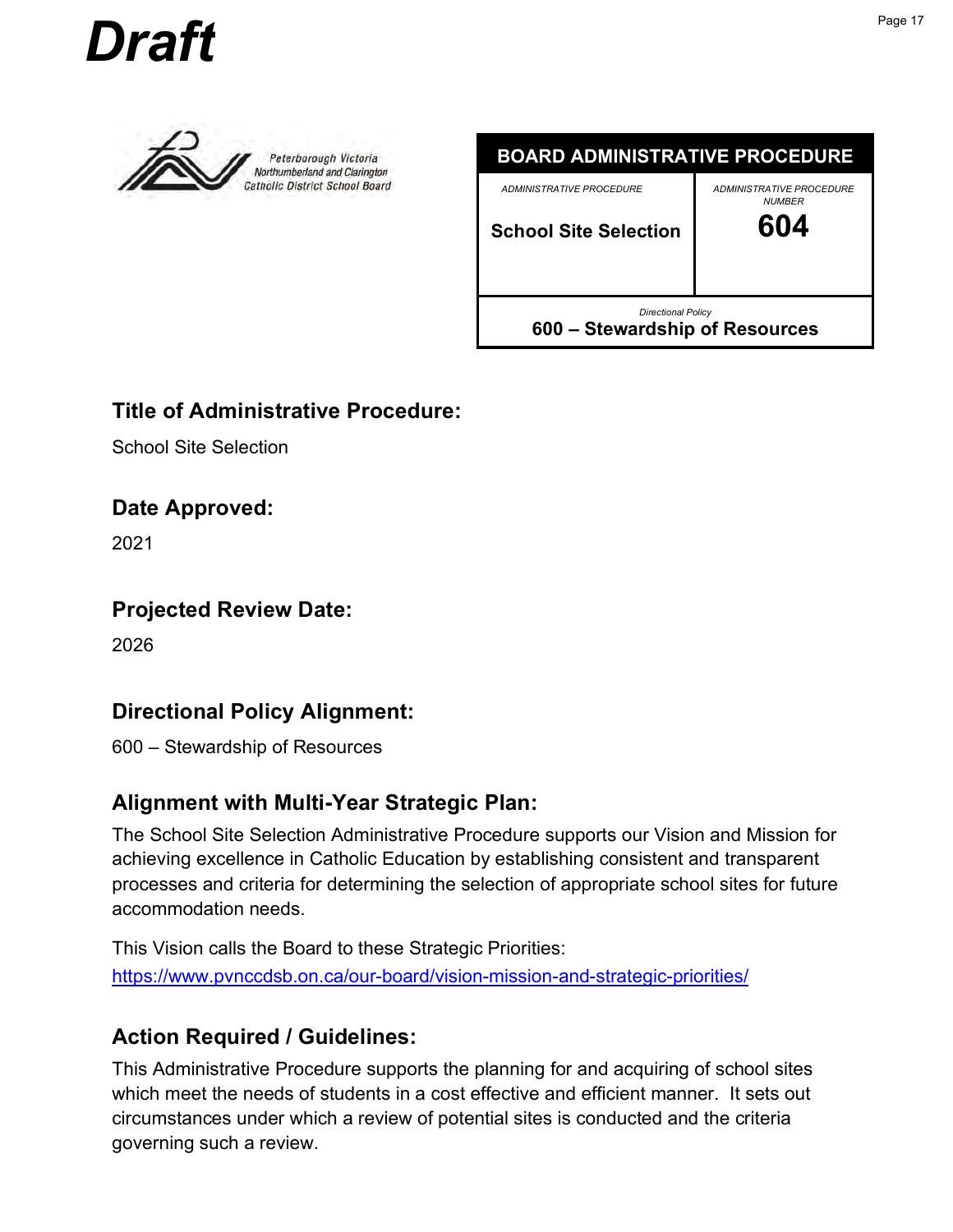It is Administration's responsibility to monitor new residential development throughout the Board's jurisdiction and for initiating school site option reviews when necessary in order to ensure that school sites are designated and planned for in a timely manner.

The cumulative impact of residential development in the major urban centres of the Board needs to be considered in order to make timely and effective school site selections, facility closure, or consolidation and new facility construction decisions.

#### **Site Needs**

Site needs are typically set out within the Board's Education Development Charges Bylaws and Background Studies where the same are prepared and enacted in order to generate funds for site purchases which are attributable to new development.

In municipalities where Education Development Charges By-Laws are not warranted, site need shall be considered during the Board's periodic review of its Long Term Plan for Pupil Accommodation.

Site option reviews may include consultation with the local municipality, coterminous school boards, other local agencies impacting on site approval process, and local realtors, land owners and developers.

The assistance of a professional engineer or other consultant may be enlisted to help ascertain site servicing feasibility and related issues.

Site option reviews shall consider the benefits of location proximate to existing school board sites, other community and public facilities (i.e. municipal parks or school sites designated for use by other school boards). Related benefits may include joint use of facilities and/or fields, as well as cost efficiencies associated with purchase, servicing, and operation of facility and/or site.

## **Site Specifications**

The acquisition of school sites will be guided by the requirements of new development as determined by the Education Development Charges Background Study. School site sizes are defined by Ontario Regulation 20/98-Education Development Charges as listed below: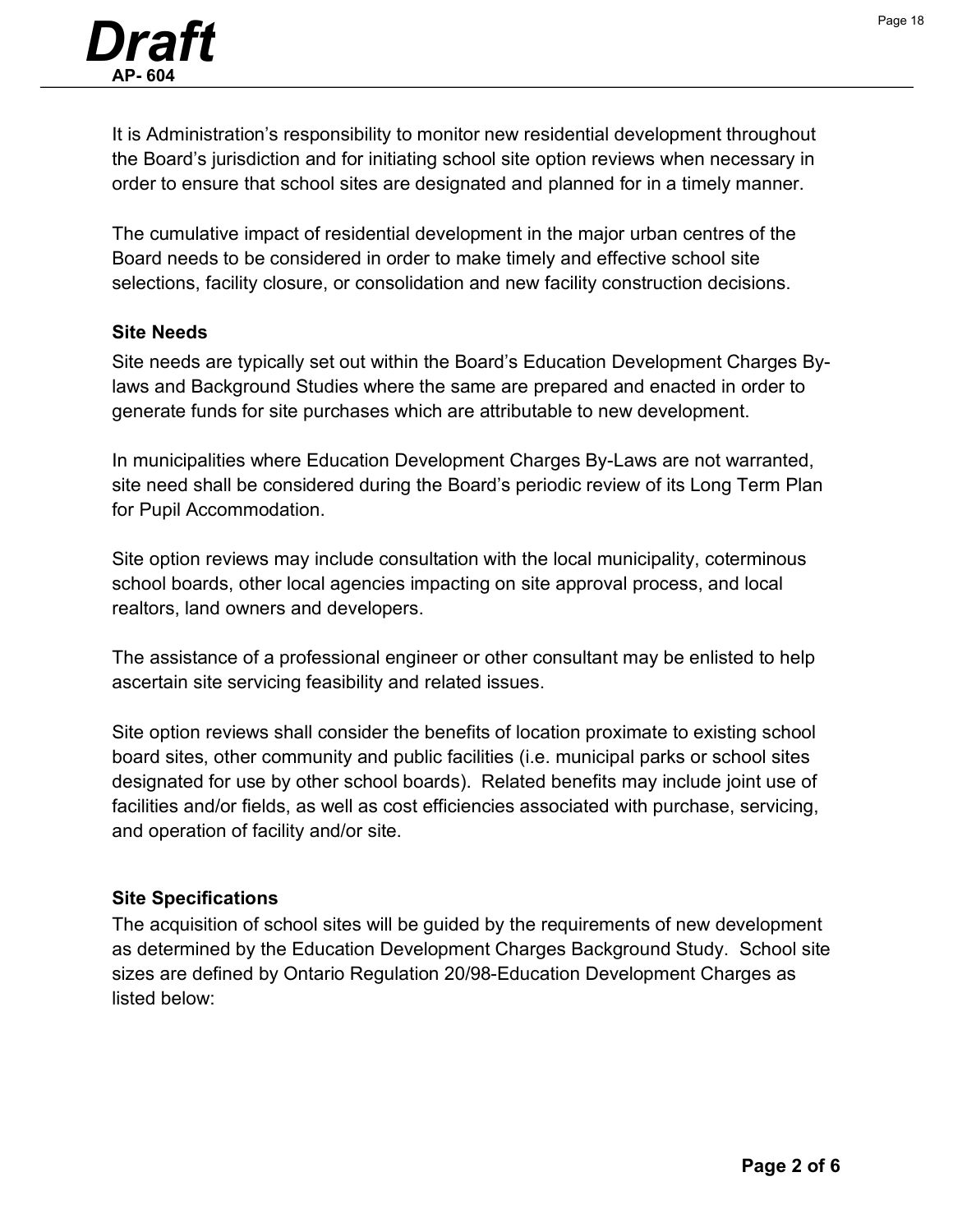

(a) The size of school sites are recommended as follows:

| <b>Elementary Schools</b> |         |      |                      |
|---------------------------|---------|------|----------------------|
| <b>Number of Pupils</b>   |         |      | Maximum area (acres) |
| to<br>1                   | 400     |      | 4                    |
| 401                       | to      | 500  | 5                    |
| 501                       | to      | 600  | 6                    |
| 601                       | to      | 700  | 7                    |
| 701                       | or more |      | 8                    |
|                           |         |      |                      |
| <b>Secondary Schools</b>  |         |      |                      |
| <b>Number of Pupils</b>   |         |      |                      |
|                           |         |      | Maximum area (acres) |
| to                        | 1000    |      | 12                   |
| 1001                      | to      | 1100 | 13                   |
| 1101                      | to      | 1200 | 14                   |
| 1201                      | to      | 1300 | 15                   |
| 1301                      | to      | 1400 | 16                   |
| 1401                      | to      | 1500 | 17                   |

Sites will be chosen in a location which will best serve the Board over the long term. Administration, in site option reviews, will strive to meet the following criteria:

- Location is to be as central as possible to planned growth areas or areas which are under enrolment pressures and which are projected to remain so well in the future;
- The location of school sites adjacent to parkland or open space shall be encouraged so as to maximize the available activity areas for school sites;
- Where campus sites (combined elementary and secondary) are considered, the size should reflect a combination of the pupil place requirements.

The characteristics of the school sites shall be as follows:

- All the land usable and well drained. Sites containing abrupt variation in grade are to be discouraged;
- Uniform rectangular or square sites are preferred;
- Free from excessive noise such as that created by traffic on railway lines, collector roads, access thoroughfares and airports;
- Free from noxious gases and fumes;
- Free from dangers to students' safety, such as but not limited to soil and ground contaminants, retention ponds, and commercial areas.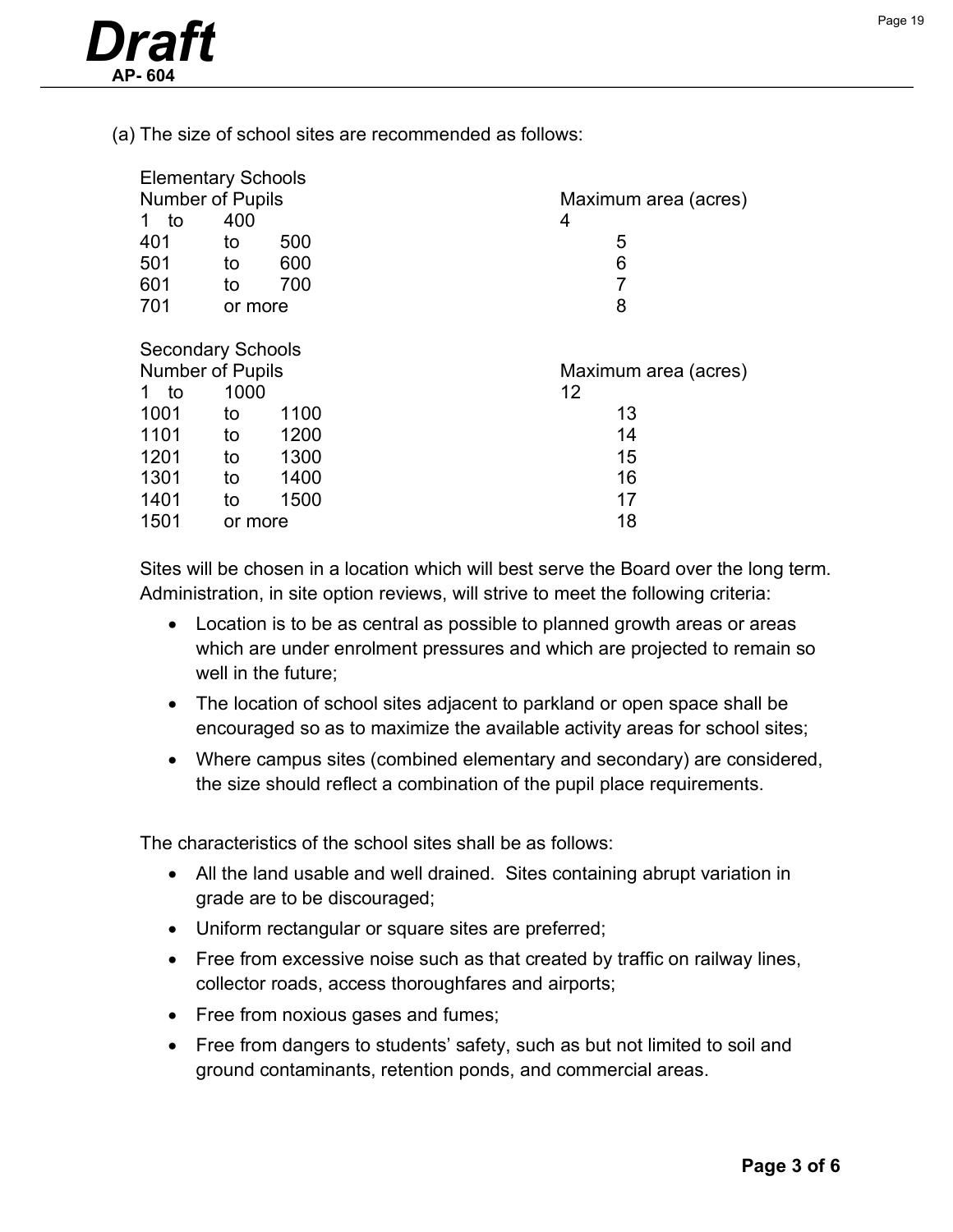

#### **Service and Utilities**

- Sites shall be capable of being serviced by public water supply, sanitary and storm water disposal systems, utilities, garbage removal, snow clearance, fire and police;
- Services should be brought to the school site property line and capped during installation of road services. These include three phase power, storm and sanitary services, gas, water, and telephone.

Final approval for site locations shall rest with the Board of Trustees.

## **Responsibilities:**

#### **The Board of Trustees is responsible for:**

- Reviewing this Administrative Procedure to ensure its alignment with the Stewardship of Resources Directional Policy.
- Reviewing the School Site Selection Administrative Procedure as part of its regular policy and procedures review cycle.
- Approve purchases of school sites.

#### **The Director of Education is responsible for:**

• Overseeing implementation of the School Site Selection Administrative Procedure

#### **Superintendent of Business and Finance is responsible for:**

- Ensuring consideration for potential sites is included in subdivision reviews and discussions with municipal authorities
- Ensuring Long-Term Accommodation Plans appropriately include forecasted site needs
- Leading Education Development By-Law reviews
- Bringing forward options for future sites on a timely basis
- Pursuing funding from the Ministry of Education, or other means, where sites are not funded from Education Development Charges bylaws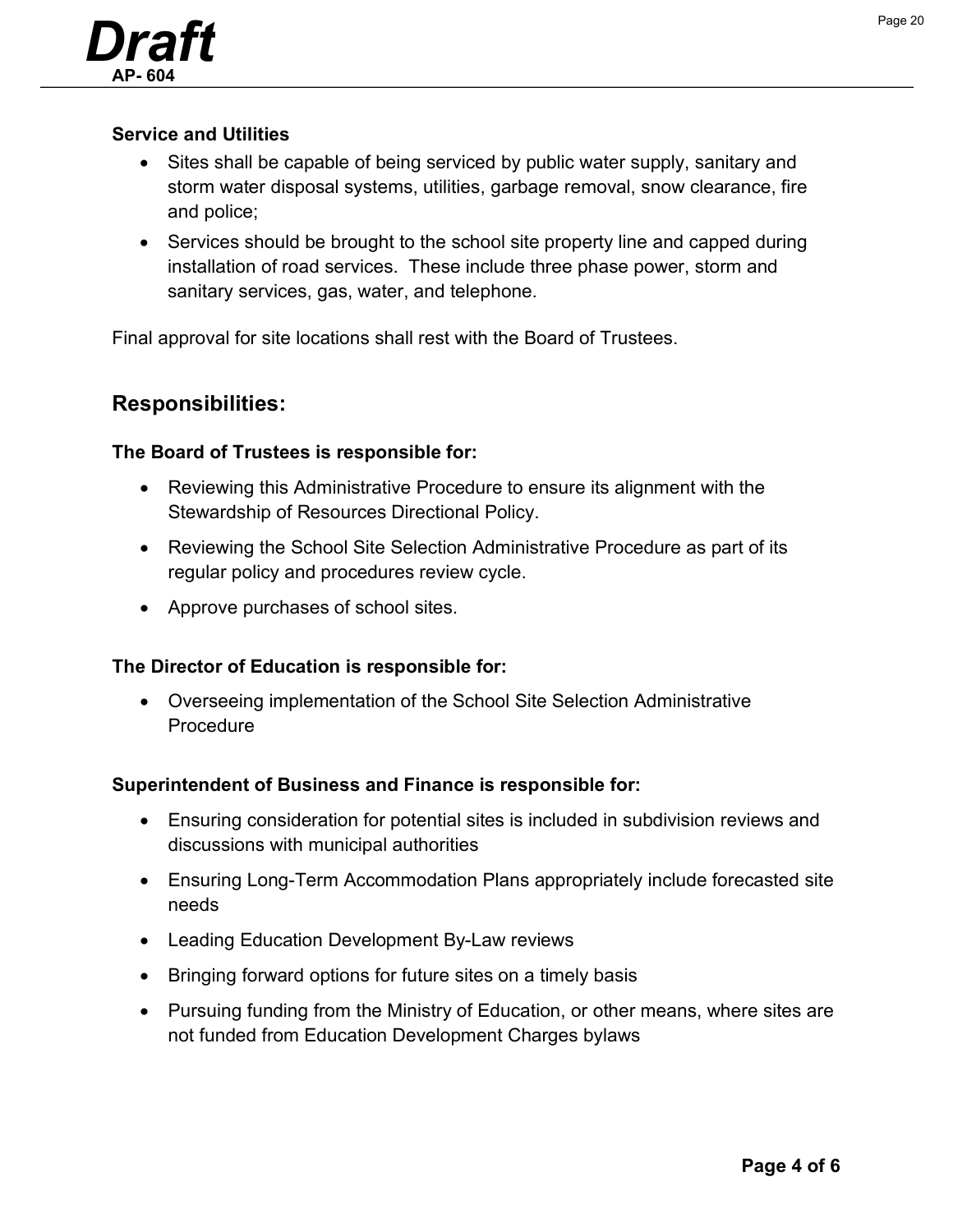

### **Manager of Purchasing, Planning and Facilities Administration is responsible for:**

- Monitoring the cumulative impact of residential growth throughout the Board's jurisdiction.
- Reviewing subdivision and residential plans provided by municipal authorities for forecasting site needs
- Provide administrative support for Education Development Charges by-law reviews.

## **Progress Indicators:**

- School sites are designated or selected in a timely manner during reviews of plans for subdivisions.
- Options to purchase school sites are entered into in a timely manner.
- Approvals or funding to purchase sites from appropriate levels of government are received in a timely manner.

## **Definitions:**

#### **Site Option Review**

A site option review is a review of potential school site locations culminating in a report to the Board.

#### **Official Plan**

An official plan is the guiding plan for the long term development of a municipality passed in accordance with the Ontario Planning Act and reviewed periodically by the municipality to ensure that the plan continues to meet municipal needs. In keeping with the Planning Act, municipalities must consult with public bodies such as school boards, and take their needs into account during Official Plan creation and review.

#### **Education Development Charges By-Law**

The Education Act permits school boards to apply charges to new development to help pay for new school sites which are needed in order to accommodate students emanating from new development. Once enacted by a school board, the Education Development Charges By-Law is the document which sets out types of development to which charges apply, level of charges, and provisions for collection by municipalities.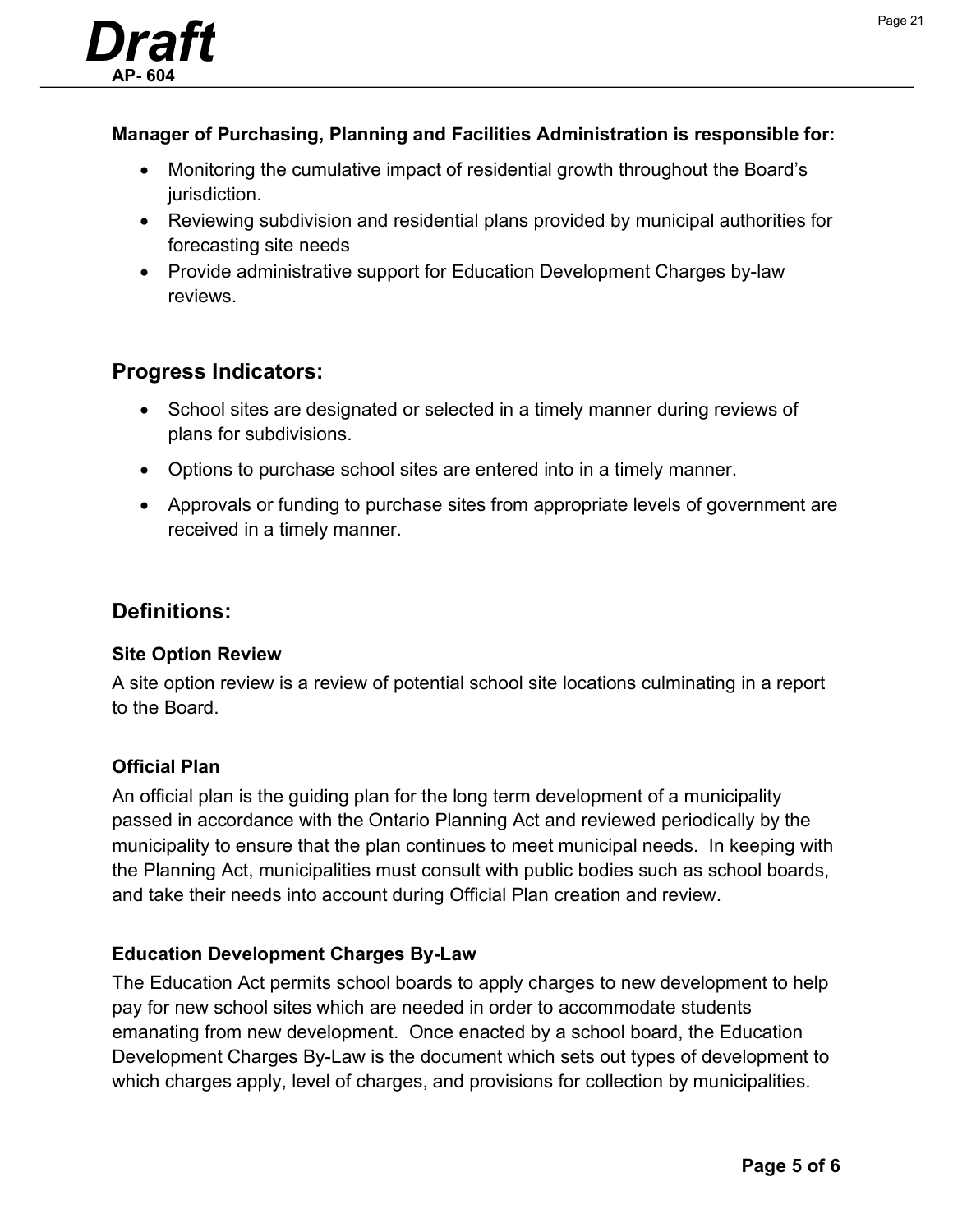

#### **Long Term Plan for Pupil Accommodation**

The Ministry of Education requires school boards to consider their pupil accommodation needs and prepare a Long Term Plan for meeting needs. Such plans consider new facility requirements, as well as consolidation or school closure needs. The Plan takes into account long term enrolment projections and provincial funding implications, while articulating evolving facility needs over the long term.

#### **Subdivision and Residential Plan**

A subdivision and residential plan is a proposed or approved plan for residential development usually containing five or more lots or units. Under the Ontario Planning Act, municipalities are required to circulate notice of proposed subdivision and residential plans to school boards.

## **References:**

Ontario Regulation 20/98 (Education Development Charges)

Ontario Planning Act

Municipal Act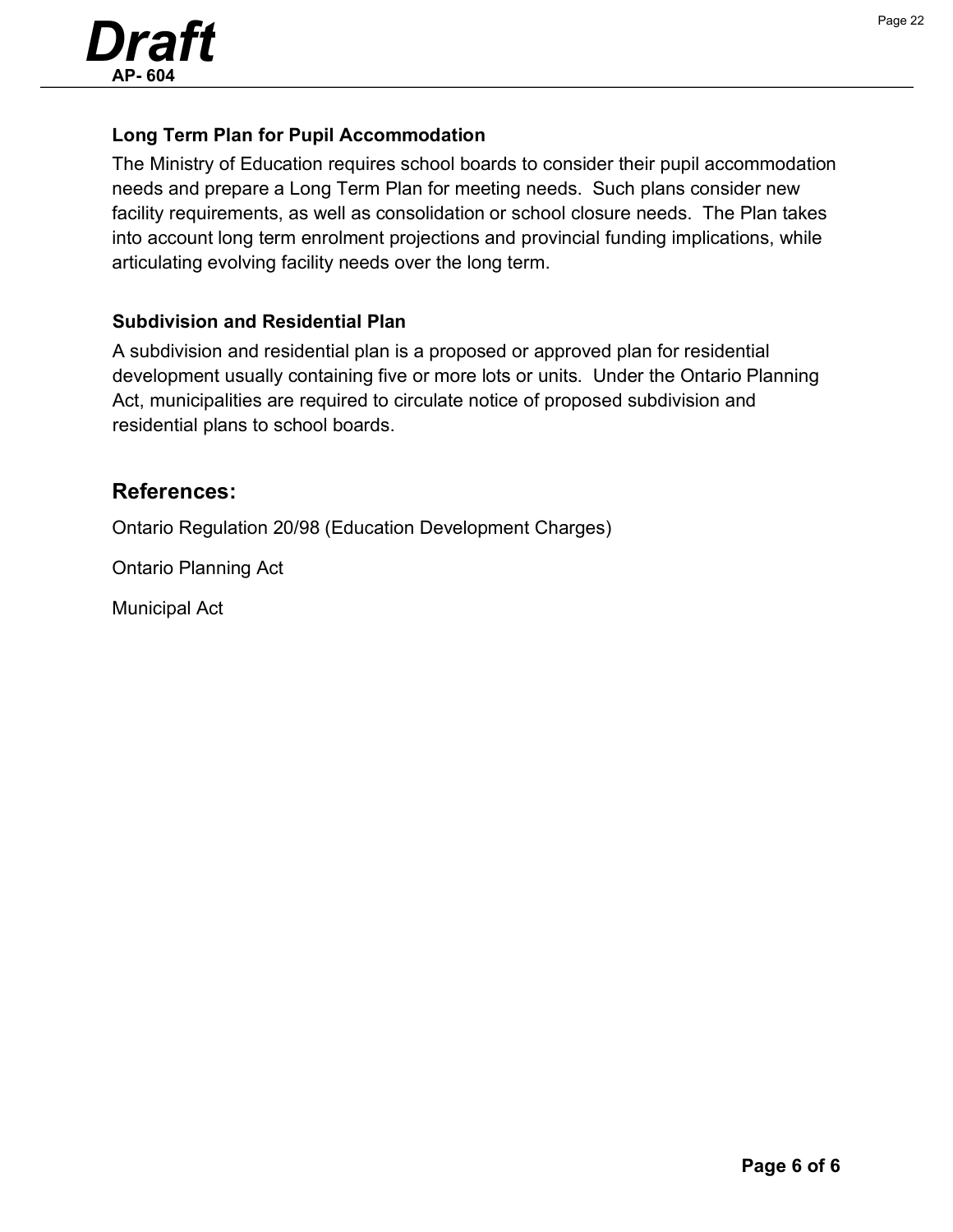## **B.3.**

# **Recommended Action:**

That the Policy Development Committee recommend to the Board that Board Policy – *#107 (#604) – Subdivision and Residential Plan Review,* and Board Policy and Administrative Procedure – *#108 (#605) – School Site Selection,* be deleted and the revised, newly formatted, Administrative Procedure – *#604 – School Site Selection,* be received and posted as amended under Directional Policy – *#600 – Stewardship of Resources*. **Carried**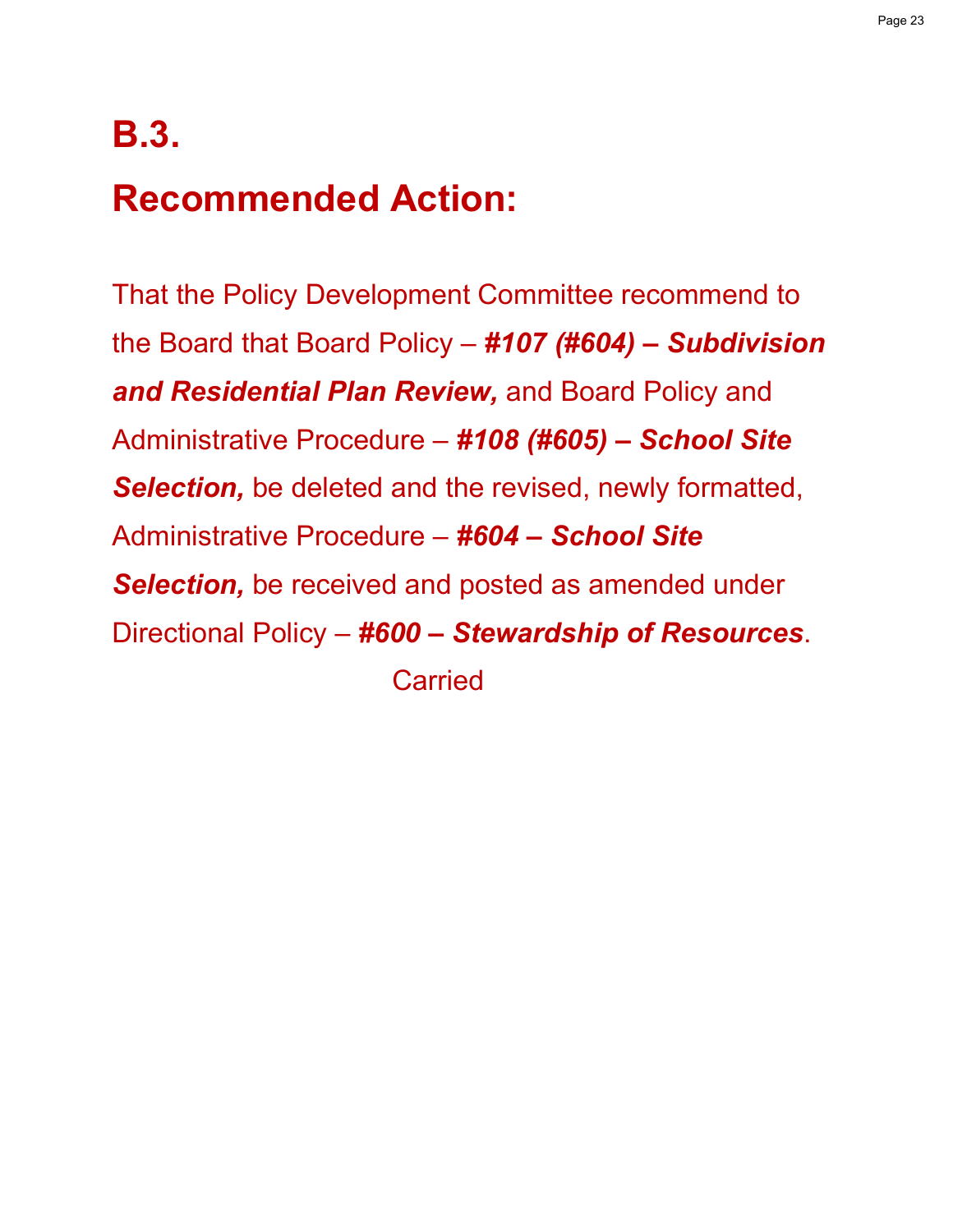<span id="page-23-0"></span>





## **Title of Administrative Procedure:**

Route Operation

## **Date Approved:**

2021

## **Projected Review Date:**

2026

## **Directional Policy Alignment:**

1300 – Student Transportation

## **Alignment with Multi-Year Strategic Plan:**

The Route Operation Administrative Procedures support our Vision for achieving excellence in Catholic Education by establishing consistent, transparent and equitable processes for determining the operation of routes established for transportation services from home to school.

This Vision calls the Board to these Strategic Priorities

https://www.pvnccdsb.on.ca/our-board/vision-mission-and-strategic-priorities/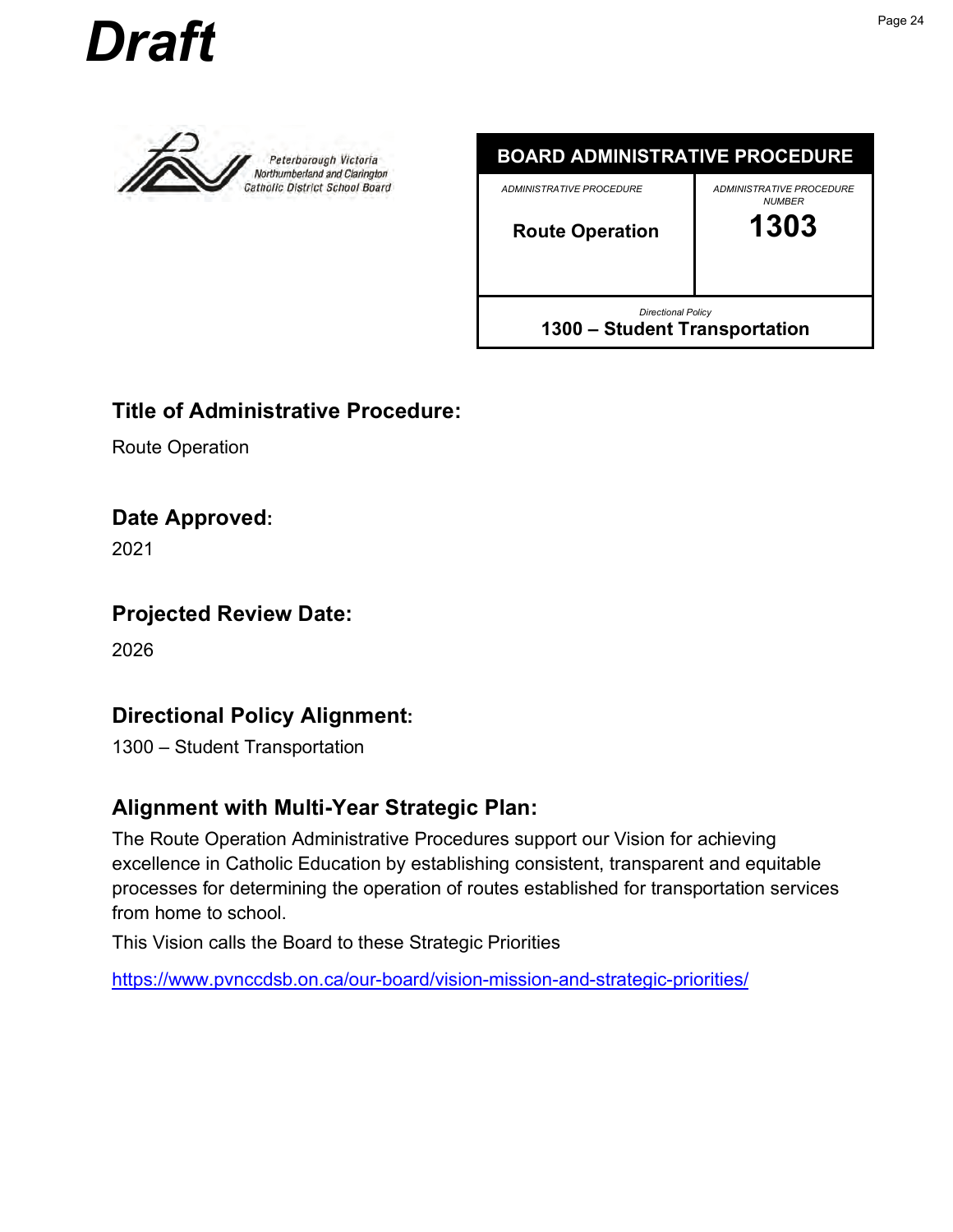

## **Action Required/Guidelines:**

This administrative procedure provides guidance with respect to:

- Late Bussing
- Summer School Bussing
- Inclement Weather
- Use of Public Transportation
- Bus Pick-up/Drop Off Locations
- Hazard Zones
- Request for Review of a Bus Stop Location

## **General**

The Board will work cooperatively with its coterminous school boards in sharing routes and vehicles between students of the coterminous Boards where it can be demonstrated that the resulting routes are safe and financially efficient.

Except in special circumstances, bus routes will be arranged so that students are not transported for a length of time greater than that set out in the parameters of the Transportation Directional Policy. As well, transportation may be provided either within or outside of the defined walking distances, as set out in the parameters of the Transportation Policy, where the Transportation Authority has determined there is a hazard zone within the defined walking distance.

Buses operating on a single route basis are intended to arrive not earlier than fifteen (15) minutes before school commencement. However, buses operating on a double route basis are timetabled to arrive not earlier than necessary.

Where feasible, the Board will utilize staggered start/finish times to facilitate transportation cost efficiencies. School communities affected by a proposed change, where the change is greater than 10 minutes, will be offered an opportunity to comment and provide feedback in advance of a proposed change. Changes to hours must be mutually approved by the Director of Education, or designate, and the Transportation Authority. In the case of shared bus runs, the Transportation Authority will serve as intermediary in coordinating staggered school hours between the Board and other boards involved.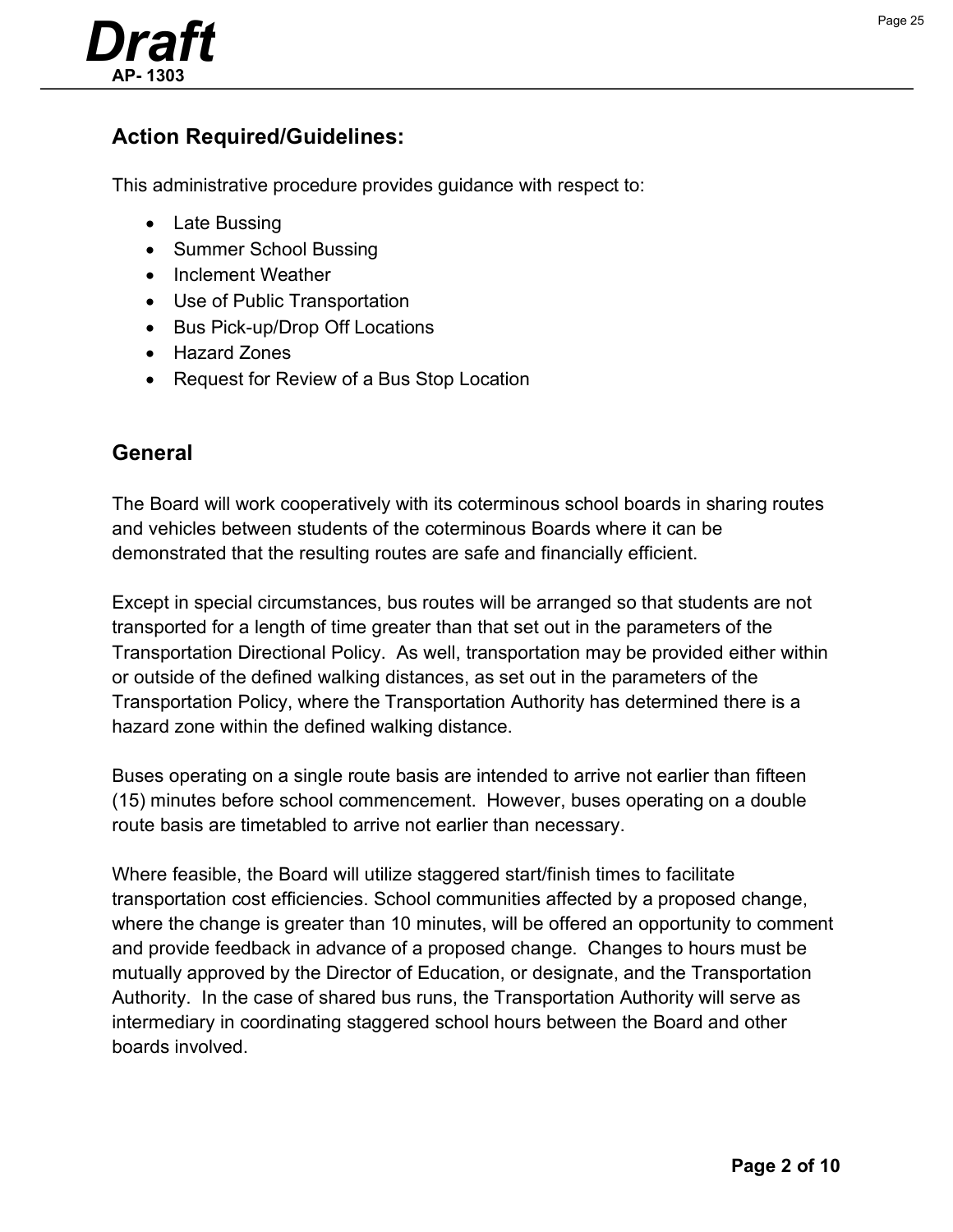

Bus routes, including Board approved late bus runs, summer school bussing, and board approved shared bussing, are to be established by the Transportation Authority prior to the school year beginning in September, and no changes may be made by service providers without prior consultation with the Transportation Authority.

## **Late Bussing**

Late bussing is an optional service for the Board and, where feasible, will be shared among coterminous Boards where there is shared bussing. The intent of late bussing is to provide a service, primarily to rural secondary students, to assist students that are participating in after school academic or extra-curricular activities. The parent/guardian is ultimately responsible for transporting students from school to home beyond the regularly scheduled bus route times.

Secondary school principals, with the approval of the Superintendent of Business & Finance, wishing to establish a limited number of late bus routes should submit their requests to the Transportation Authority in advance of the school year beginning. Secondary school principals will consult with the Transportation Authority to determine:

- i) When the buses will run and/or
- ii) The routes to be traveled designed to get students as close as possible to home (generally within 7 to 10 km)
- iii) Whether there are sufficient students to warrant late bussing (a minimum of onethird of a regular school bus on a consistent basis)
- iv) The means by which the school will have a contact person available/on-call until late runs are completed in the event of a related emergency.

## **Summer School Bussing**

Summer school bussing is an optional service provided at the discretion of the Board and, where feasible, will be shared among coterminous Boards where there is shared bussing. When it is deemed necessary, appropriate routes and a corresponding budget will be determined by the appropriate superintendent responsible for summer school and the Transportation authority.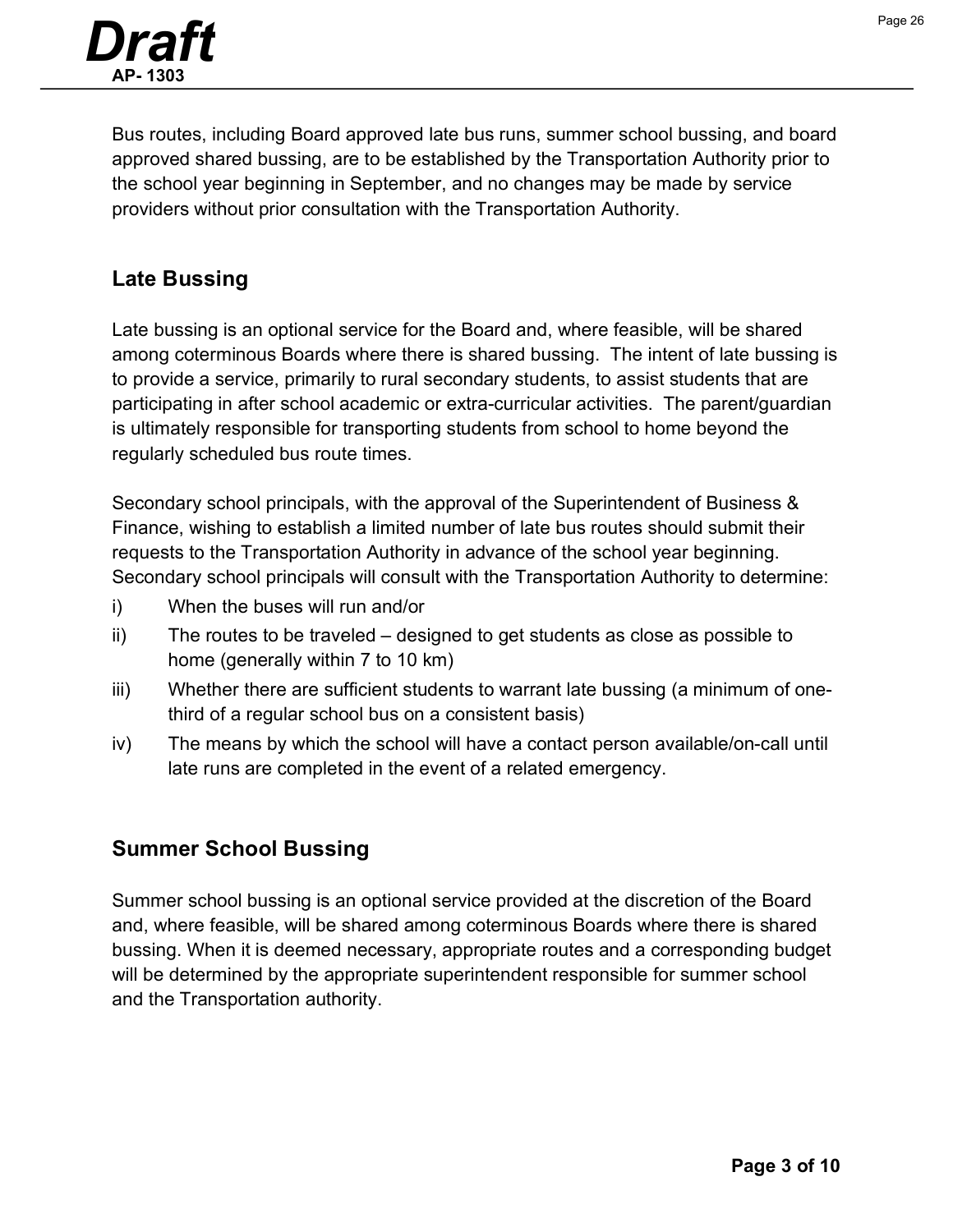![](_page_26_Picture_0.jpeg)

## **Inclement Weather**

Schools are open and operational on all instructional days, regardless of weather conditions, unless otherwise approved by the Director of Education or designate. Parent/guardians will use their discretion in addressing student attendance during inclement weather, as it is recognized that transportation services will be impacted during inclement weather. In those situations where transportation is not provided for bus students due to inclement weather, and a parent/guardian delivers their child(ren) to the school, the parent/guardian is responsible for the return transportation of the child(ren).

Where transportation services are impacted by inclement weather, the following applies:

- i) In the case of localized, individual route cancellations, the decision to cancel an individual morning bus run is the responsibility of the bus operator. The operator will inform the appropriate ration station or stations of this decision and post notice of the cancellation on the Transportation Authority webpage.
- ii) In the case of area-wide or single-school cancellation of routes, the bus operator or operators can elect to cancel all the routes. The operator will inform the appropriate radio station or stations of this decision and post notice of the cancellation on the Transportation Authority webpage.
- $iii)$  In the case of regional cancellation of routes (i.e. county) all routes may be cancelled by the Superintendent of Business & Finance, or designate. The Transportation Authority, on behalf of the Superintendent of Business & Finance, shall ensure that radio stations are notified of such cancellations and that the cancellations are posted on the Transportation Authority's webpage.
- iv) In the case of a system-wide cancellation of buses, the Director of Education, or designate, shall approve and direct that radio stations shall be notified of these cancellations and the information be posted on the Transportation Authority webpage.

## **Public Transportation**

Wherever feasible, practical and cost-effective to do so in place of contracted school bus providers, the Board may utilize municipal public transportation to transport students from Grade 7 to 12 that are eligible for transportation services.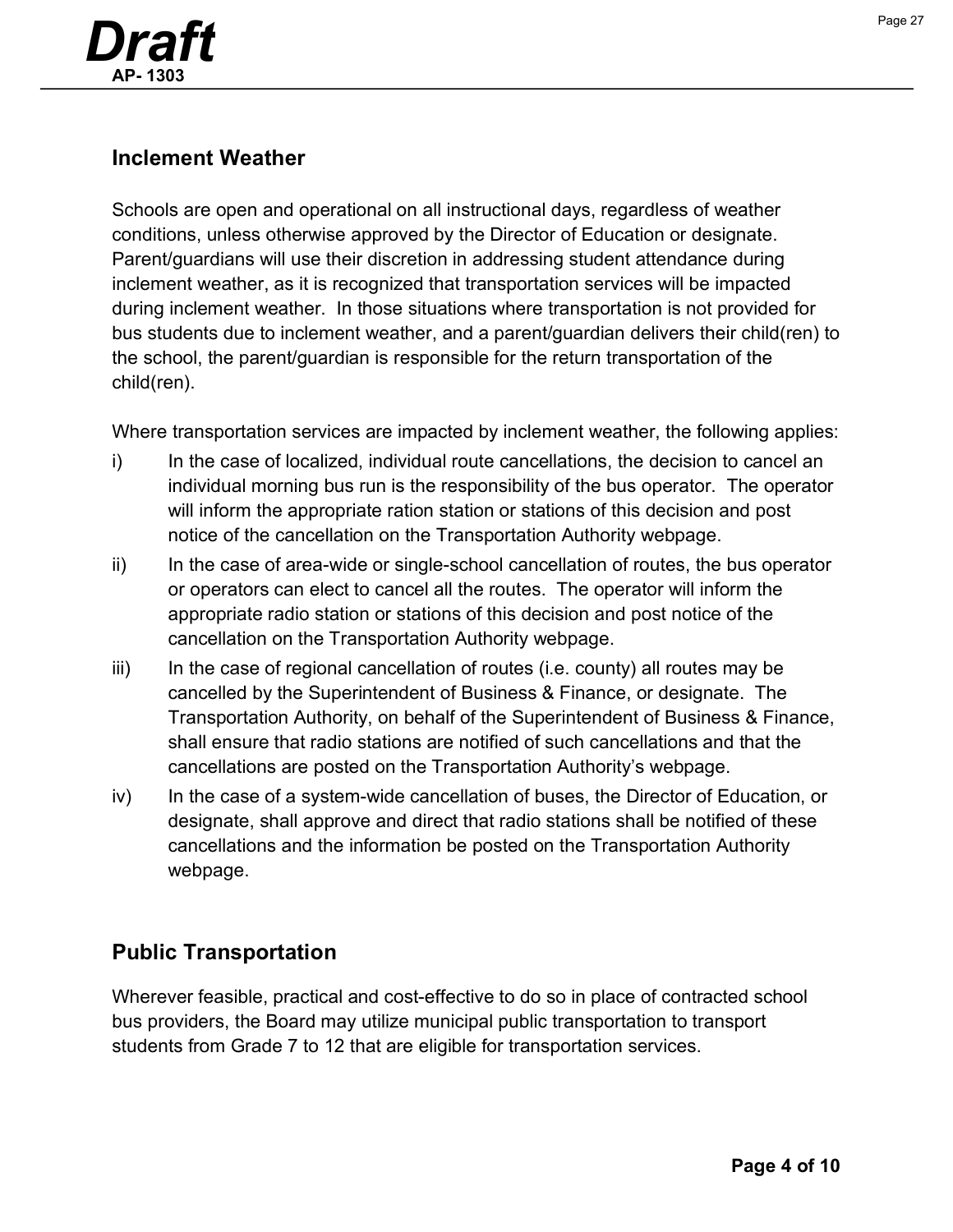![](_page_27_Picture_0.jpeg)

## **Bus Pick-Up/Drop-Off Locations**

Pick-up/drop-off locations are designated by the Transportation Authority at safe and appropriate locations, with consideration for the number of students assigned to a stop, and are not to be changed, added, or deleted by bus operators without authorization from the Transportation Authority. Pick-up/drop-off locations will be established within the parameters established in the Transportation Policy, and shall not normally be designed to provide door-to-door services.

Each student is to have a consistent pick-up and drop-off point, within the student's school attendance boundary. Consistent student pick-up/drop-off transportation service shall be defined as one (1) fixed location for all school days for the school year. The location for pick-up for all school days for the school year may be different from the location for drop-off for all school days for the school year, but must be on the same route. Requests for access to a second (different) bus will be denied.

For further clarification, the pick-up/drop-off must be consistent five days a week for the school year. (see Administrative Procedure 1301: Student Eligibility regarding alternate arrangements for Child Care and Joint Custody Arrangements).

The bus operator's responsibility for the supervision of students transported on contracted vehicles will commence with the students' entrance onto the school bus/vehicle and will end with the students' exit from the vehicle at the designated stop location.

## **Parents/guardians are responsible for**:

- i) ensuring the safe conveyance of students on their way to the stop location.
- ii) ensuring the safety and security of students while waiting at the stop location until boarding the vehicle.
- iii) ensuring the safety and security of students after disembarking the vehicle at the drop-off location when returning from school.

Students will not be allowed to disembark from a school bus at a stop that is not their regular drop-off point. Exceptions to this procedure may occur where written authorization from the Transportation Authority or the school principal has been provided to the bus driver in advance.

Primary students (those being in Grades JK to 3) will not be allowed to disembark at their designated stop if a parent/guardian is not there to meet them. In rare circumstances, and with the written direction of the parent/guardian, an older sibling can take the place of the parent/guardian.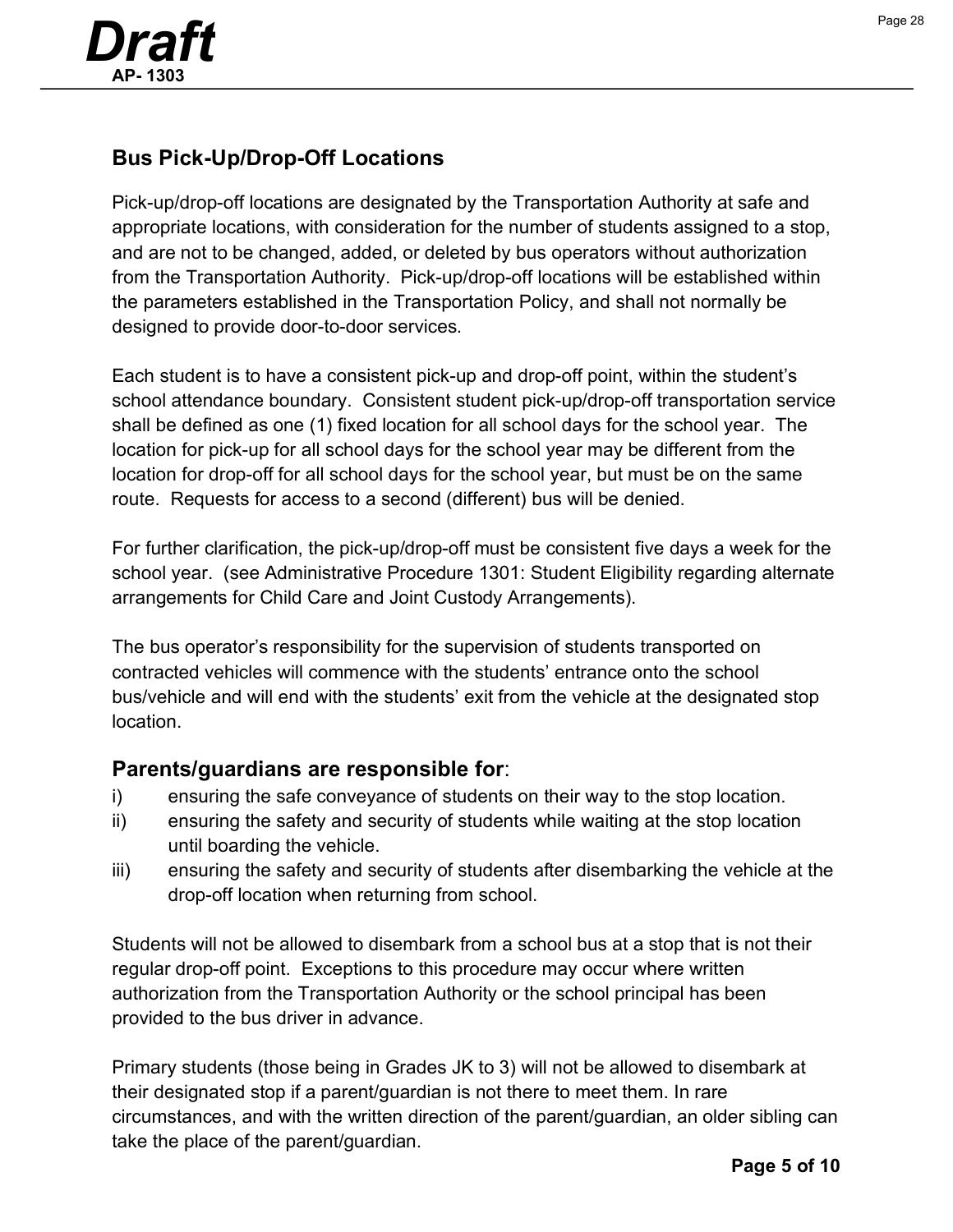![](_page_28_Picture_0.jpeg)

If no parent/guardian is present at the designated stop, the bus driver will contact their operator for assistance. The operator and/or, where contacted the school, will attempt to locate the parent/guardian. If there is a considerable delay, the driver shall hold the student and complete the route, (and then return to the school). The Transportation Authority is to be notified at this time. If the operator and/or the school are unable to contact the parent/guardian by the time the driver has completed all other stops, then the police shall be contacted and arrangements made for the safe transfer of the student.

## **Hazard Zones**

It is the responsibility of the Transportation Authority to:

- i) identify hazard zones when planning for bus stops and
- ii) collaborate, when necessary, with municipal/provincial authorities when seeking input, confirmation or feedback related to hazard zone identification.

Hazard zone areas may necessitate a bus stop being placed at a location other than at or near a student address if it is deemed unsafe to stop in such close proximity to the address. The prime factor considered in assessing bus stops in relation to hazard zones is maintaining the safety of the students and the bus driver already on the bus prior to approaching a hazard zone.

Subject to the Transportation Authority's objective assessment, related stops will be placed at a safe location as close as may be reasonable to student residence locations but not in the hazard zone area itself.

## **Request for Review of a Bus Stop Location**

The Transportation Authority is responsible for selecting bus stop locations within the service area in accordance with walk-to-stop distance parameters. Door to door service is not typically provided. Whenever possible, community collector stops are used.

Community collector stops are located in areas accessible by a number of students. Students are assigned to the closest community stop based on their primary address. The distance is calculated on the geometrics planning software between the place of residence and the bus stop based on the shortest distance on a road network and may include municipal walkways.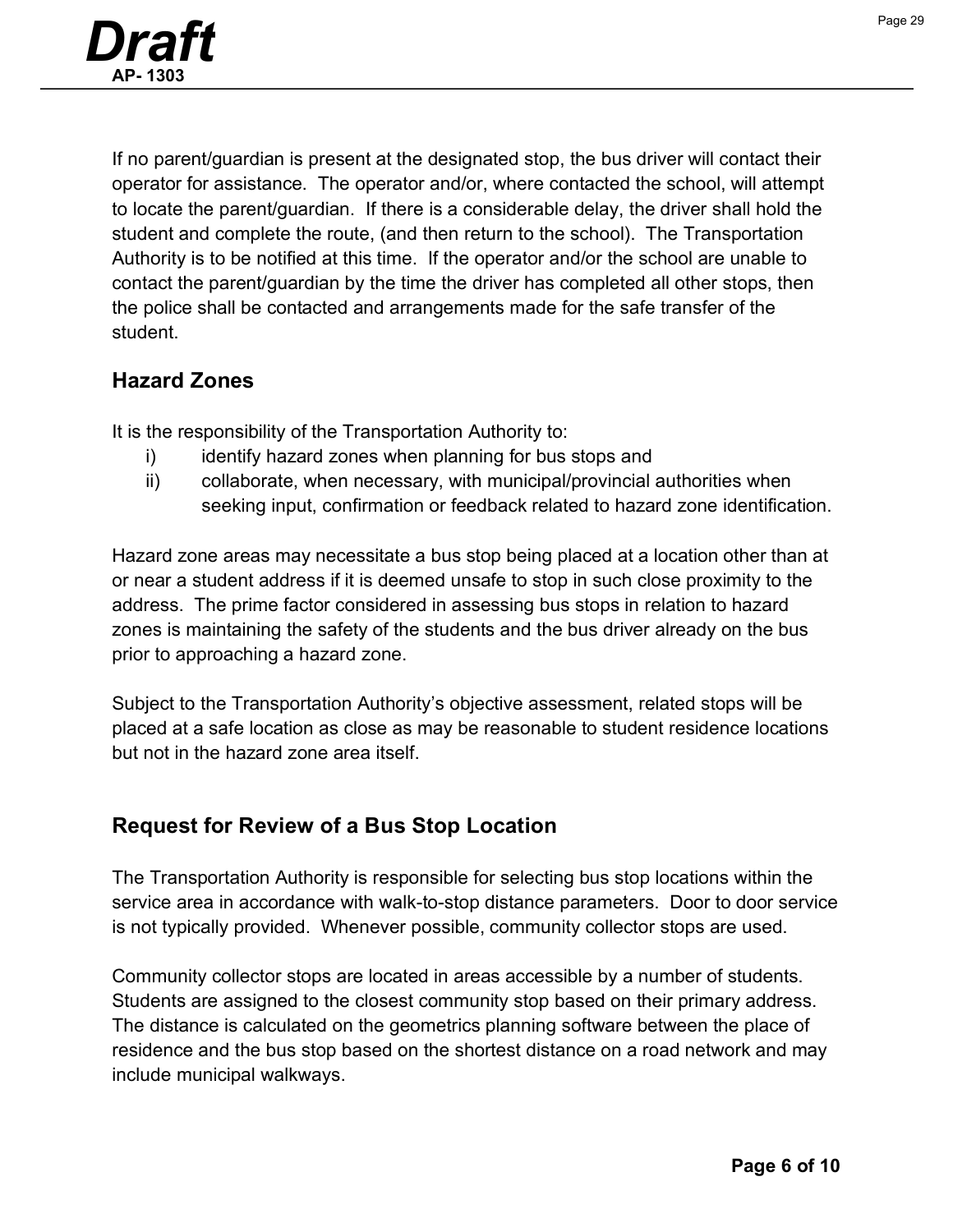![](_page_29_Picture_1.jpeg)

Generally, school bus stops will not be located in areas such as cul-de-sacs or dead end streets. Nor do school buses enter private property and roads, such as long rural driveways, gated communities and townhouse/apartment complexes.

The Transportation Authority reserves the right to determine if the roadway is suitable for travel, given road conditions and necessary space requirements factoring in turning radius of large school vehicles.

Parents/guardians are responsible for the safe conveyance of their children to and from their designated pick-up/drop-off location. Parents/guardians may submit a written appeal regarding the pick-up/drop off location established for their child under the following circumstances:

- i) Where special needs or medical circumstances for the student interfere with the student's ability to get to, or safely remain at, a designated stop.
- ii) Where the Transportation Authority may not be aware of a hazard zone in the area of the designated stop.
- iii) Where the Transportation Authority may not be aware of a hazard along the walking route to the designated stop

When submitting a request for a review of a bus stop location to the Transportation Authority, parents/guardians must provide specific safety concerns. The request will be reviewed by the Transportation Authority, which may consult with various agencies (local police force, Ontario Provincial Police, municipal officials, etc.). A review may also include a site inspection of the bus stop location and the walking route by the Transportation Authority with the parent/guardian if available. The Transportation Authority decision is final and not subject to further review.

The timeliness of the response from the Transportation Authority will be dependant on the volume of requests that are received at any one time. During high volume periods, like September and early October, parents/guardians can expect that the review and the communication of a decision to those requesting the change may take up to 4 weeks.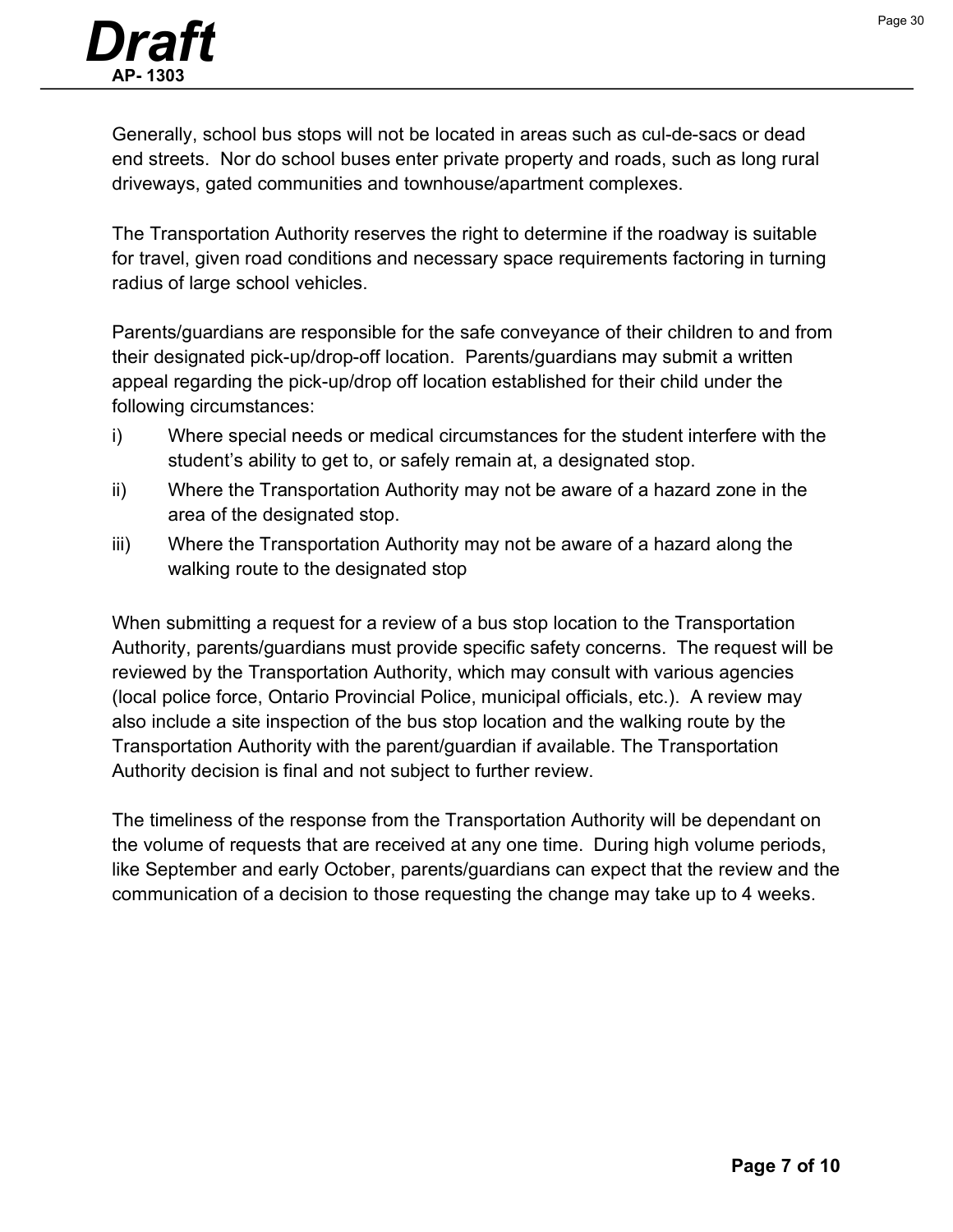![](_page_30_Picture_0.jpeg)

## **Responsibilities:**

#### **The Board of Trustees is responsible for:**

- Reviewing this Administrative Procedure to ensure its alignment with the Transportation Directional Policy
- Reviewing the Route Operation Administrative Procedure as part of its regular policy and procedures review cycle.
- Assisting parents/guardians with transportation concerns by receiving inquiries and forwarding to the Superintendent of Business and Finance or delegate for response.
- Making decisions regarding reconsiderations/appeals when a delegation comes forward after subordinate levels of the process have been completed.

#### **The Director of Education is responsible for:**

- Overseeing implementation of the Route Operation Administrative Procedure
- Making decisions regarding reconsiderations/appeals when subordinate levels of the process have been completed.

#### **Superintendent of Business and Finance is responsible for:**

- Acting as delegate of authority for Director of Education in matters of reconsideration/appeal.
- Providing support and decisions to the Transportation Authority in interpreting and resolving conflicts brought forward from parents/guardians.

#### **Superintendents are responsible for:**

• Forwarding route operation related matters to the appropriate Transportation Authority or to the Superintendent of Business and Finance.

#### **Principals are responsible for:**

- Directing inquiries regarding transportation route operations to the appropriate Transportation Authority
- Ensuring that the student information system contains up to date contact information for parents/guardians so that timely contact can be made for transportation concerns or emergencies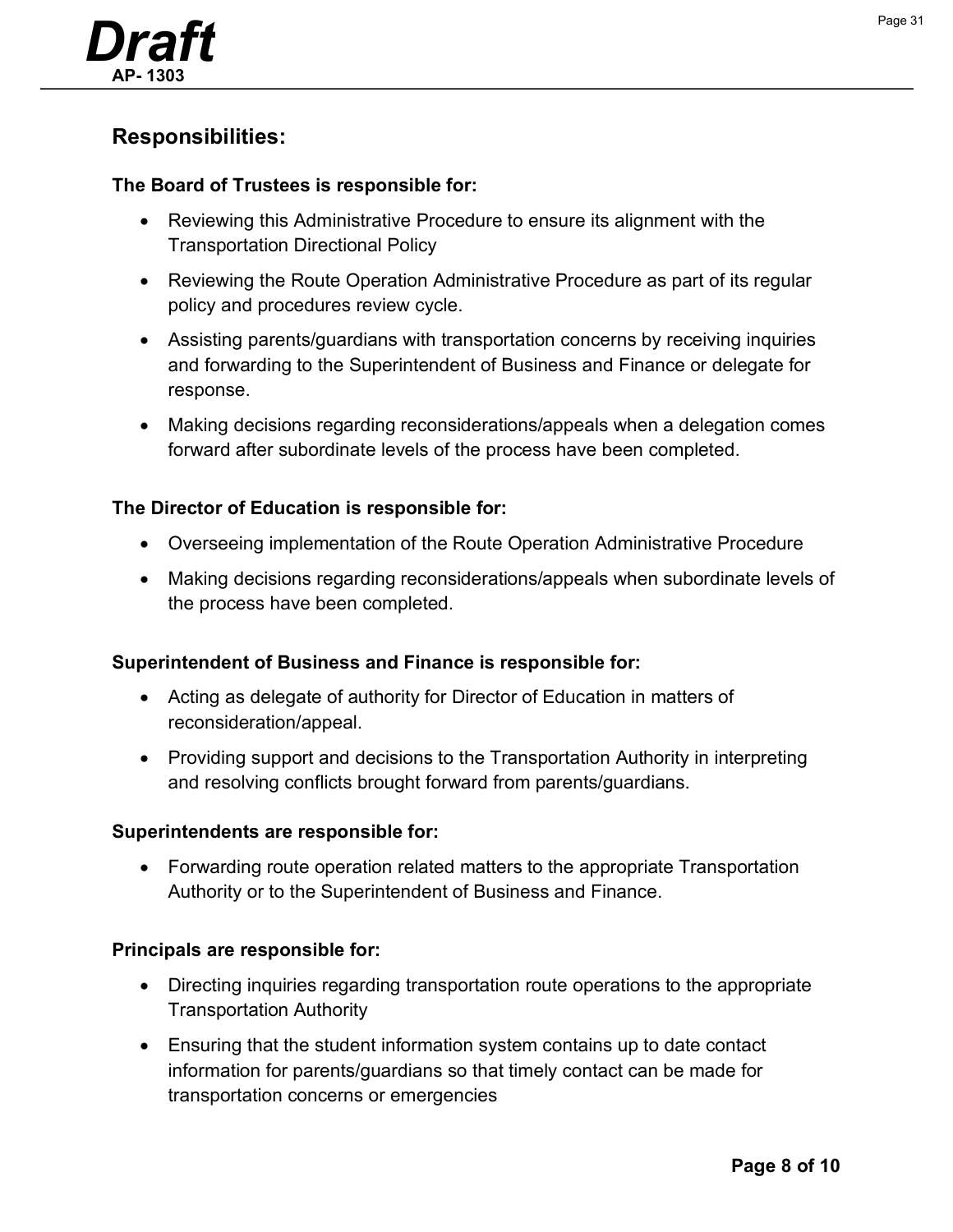![](_page_31_Picture_1.jpeg)

- Establishing a mechanism to ensure staff coverage at the school for the time equivalent to the completion of the last bus route
- Ensuring appropriate information regarding transportation is easily accessible in the event of emergencies, or inclement weather. This includes student emergency contact information, bus lists, route numbers, and operator contact information.

#### **Parents/Guardians are responsible for:**

- The safe conveyance of the student(s) to bus stop locations prior to pick-up and following drop-off
- The safe conduct of the student(s) prior to pick-up and drop-off at bus stop locations
- Updating their school administration on a timely basis if there are changes to the family status/situation that would impact provision of transportation services
- Completing appropriate documentation/communications (paper-based or electronically) where there is a review requested of a bus stop location.

## **Progress Indicators:**

- Inquiries from parents/guardians and requests for reconsiderations are addressed in a timely manner
- Resolution of inquiries from parents/guardians are resolved by the Transportation Authority with minimal intervention by Board administration.

## **Definitions:**

#### **Hazard Zone**

Factors assessed in considering a hazard designation include but are not limited to the following:

- Railway crossings
- Congested traffic at shopping and/or business areas
- Requirement to cross multi-lane highway
- Requirement to cross a municipal bridge that is deemed hazardous
- Expected heavy traffic conditions at various times during the day
- Presence or absence of traffic control signals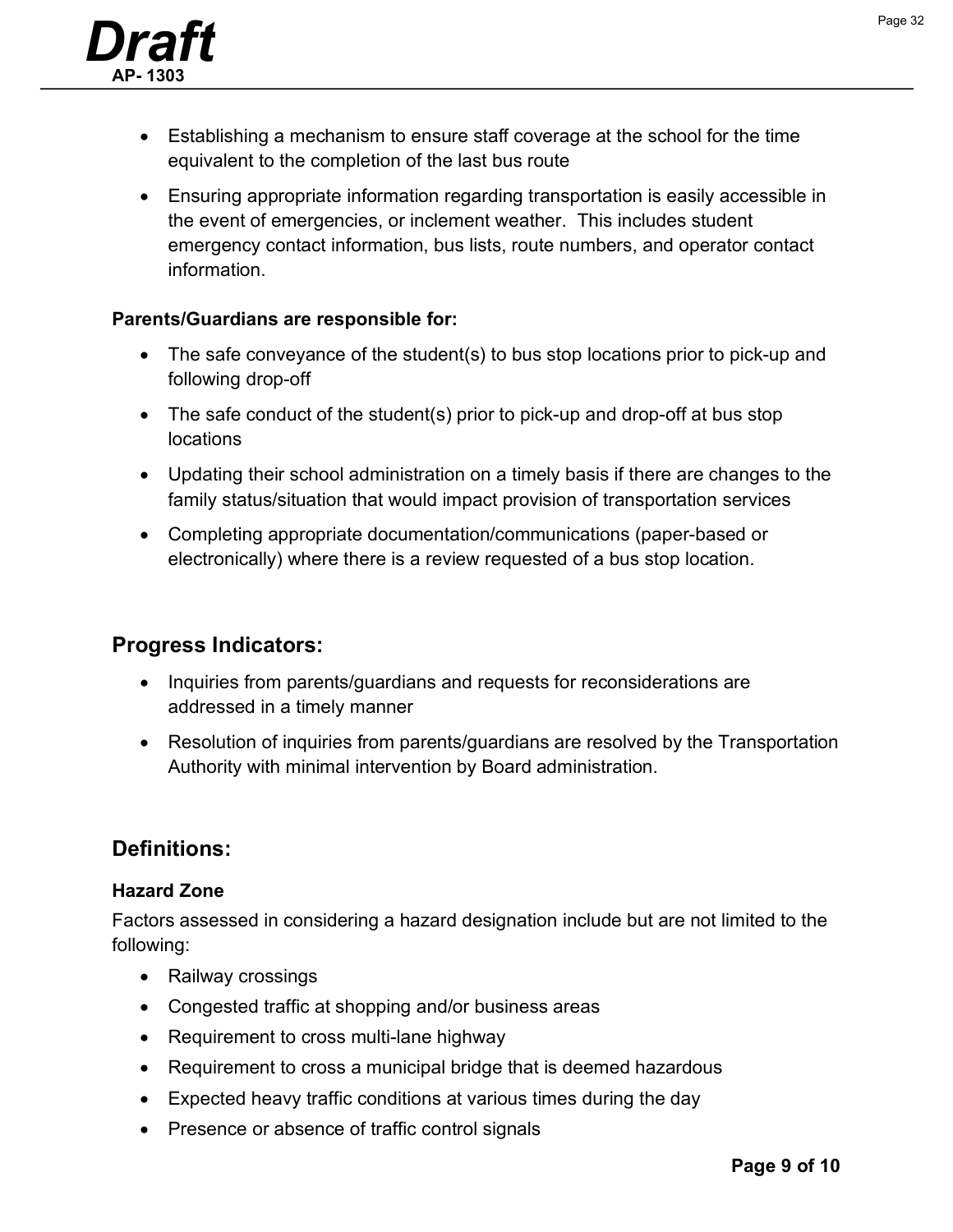![](_page_32_Picture_0.jpeg)

- An uncontrolled intersection and areas with no sidewalks or shoulders
- On-going construction within a new subdivision where construction traffic and the un-assumed nature of the roadways may warrant a concern.

#### **Transportation Authority**:

For the jurisdictions of the Board in Peterborough, Northumberland and Clarington, the transportation authority is Student Transportation Services of Central Ontario (STSCO), through its Chief Administrative Office. For the City of Kawartha Lakes, the transportation authority is Trillium Lakelands District School Board through its Transportation Supervisor.

#### **References:**

Administrative Procedure 1301 – Student Eligibility